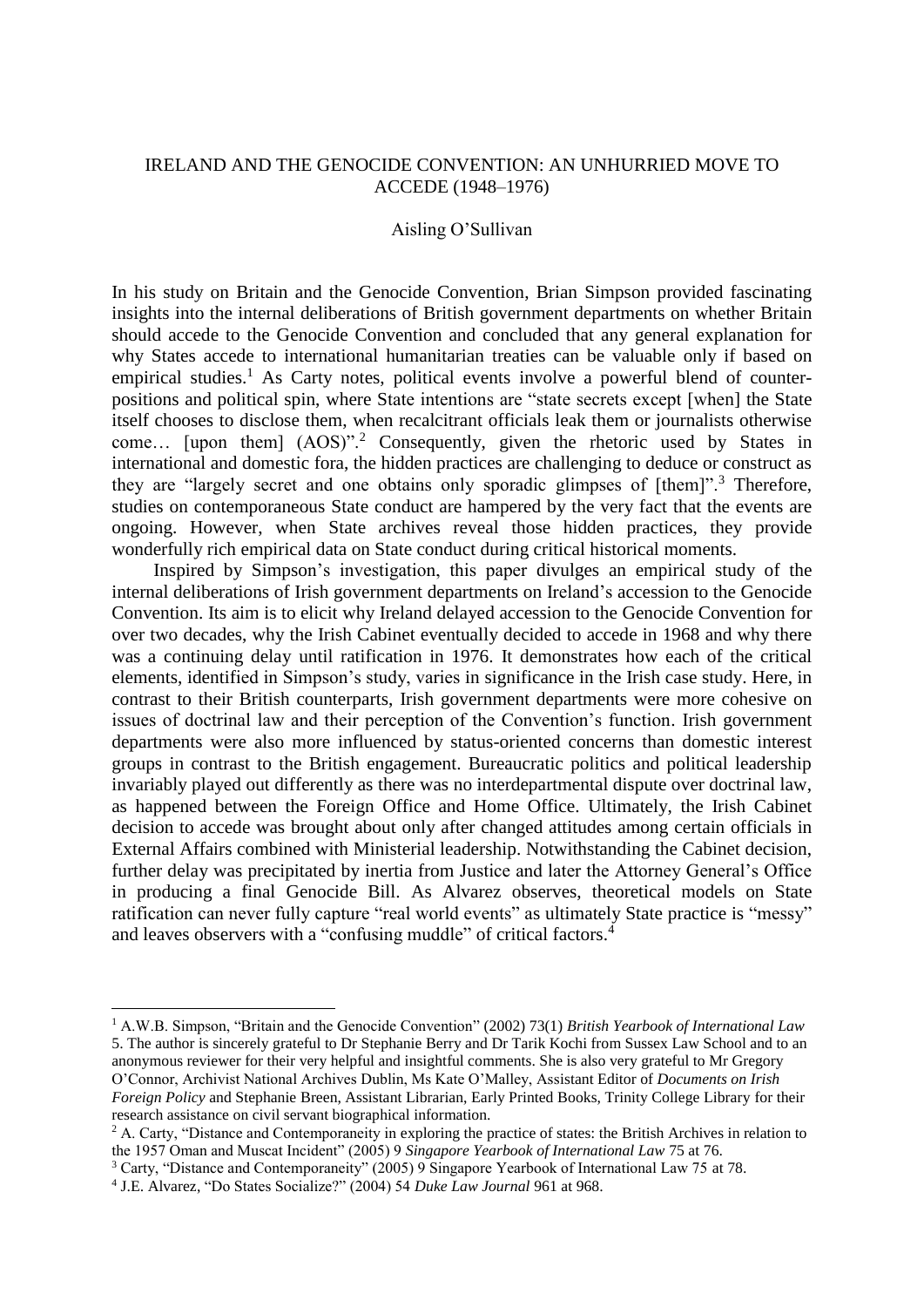### I. CERTAIN HYPOTHESES ON WHY STATES ACCEDE TO THE GENOCIDE **CONVENTION**

In his study, Simpson detailed the interdepartmental dispute on doctrinal law between the Attorney General and the Home Office in the late 1940s. This centred on whether strict or mere substantive compliance with domestic law was required in order to be able to accede. The major stumbling block was over the obligation to remove the political offences exception for acts of genocide under art.VII of the Genocide Convention. The 1870 British Extradition Act prevented extradition for political offences<sup>5</sup> and the UK "had always insisted on its absolute right to grant asylum for … political offences". <sup>6</sup> While the English courts had authority to determine whether an offence was political in character, the Home Secretary retained a general discretion to refuse extradition subject to certain safeguards.<sup>7</sup> Yet both the Home Office and the Attorney General agreed that an English court could rule that an act of genocide was a political offence "in the absence of domestic legislation" that removed the political offences exception.<sup>8</sup> This conclusion obviously stemmed from the inconsistencies within the English courts' jurisprudence on the legal test for determining whether an act is of political character.<sup>9</sup> In fact, a 1968 Home Office memo described this jurisprudence as being "in a very unsatisfactory state".<sup>10</sup> Overall, Simpson argued that the interdepartmental dispute did not simply reflect disagreement over what constituted domestic law conformity with the Convention. Rather it appears to have been "more fundamentally a disagreement … as to what the function of the Convention really was".<sup>11</sup> From the competing views, the Convention was either merely "symbolic" or "primarily practical, to deter future acts of genocide". <sup>12</sup> Despite the intense interdepartmental dispute over extradition, this key stumbling block has never been raised before English courts.<sup>13</sup> Along with issues of doctrinal law, other critical factors were revealed by Simpson's study, such as domestic interest groups,<sup>14</sup> political leadership (or lack thereof), bureaucratic politics and to some extent, status-oriented concerns.<sup>15</sup>

Alvarez has read Simpson's empirical study through the lens of three models of compliance mechanisms and this demonstrates how each model emphasises certain aspects of empirical data as being critical descriptors of State motivation and behaviour. Scholars adopting a coercive model of compliance (such as realist scholars) would conclude overall that Britain ratified only when it was in its material interest to do so.<sup>16</sup> Scholars adopting a persuasion model would focus on the influence of key domestic interest groups and how

<sup>5</sup> Extradition Act 1870.

<sup>6</sup> Simpson, "Britain" (2002) 73(1) *British Yearbook of International Law* 5 at 38.

<sup>7</sup> See s.11 of Extradition Act 1870.

<sup>8</sup> Simpson, "Britain" (2002) 73(1) *British Yearbook of International Law* 5 at 38.

<sup>9</sup> Two key cases adopted different definitions of "political offence" yet it remained unclear if the later judgment *Re Meunier* was controlling. See *Re Castioni* [1891] 1 QB 149 at 165–166 and *Re Meunier* [1894] 2 QB 415 at 419.

<sup>&</sup>lt;sup>10</sup> Simpson, "Britain" (2002) 73(1) *British Yearbook of International Law* 5 at 45 ("few in number, in conflict with each other and in some cases very vague").

<sup>11</sup> Simpson, "Britain" (2002) 73(1) *British Yearbook of International Law* 5 at 64.

<sup>12</sup> Simpson, "Britain" (2002) 73(1) *British Yearbook of International Law* 5 at 64.

<sup>13</sup> See *R v Evans and Bartle and the Secretary of State for the Home Department ex parte Augusto Pinochet*  [1998] EWHC 1013 (Admin) (albeit British arrest warrant was issued over charge of murder).

<sup>14</sup> See Simpson, "Britain" (2002) 73(1) *British Yearbook of International Law* 5 at 43–44, 49–50, 52–53, 58, 60. <sup>15</sup> Simpson, "Britain" (2002) 73(1) *British Yearbook of International Law* 5 at 48–49.

<sup>16</sup> Alvarez, "Socialize?" (2004) 54 *Duke Law Journal* 961 at 962. See Oberdoerster, "Why Ratify?" (2008) 61 *Vanderbilt Law Review* 681 at 686 (categorised as rationalism).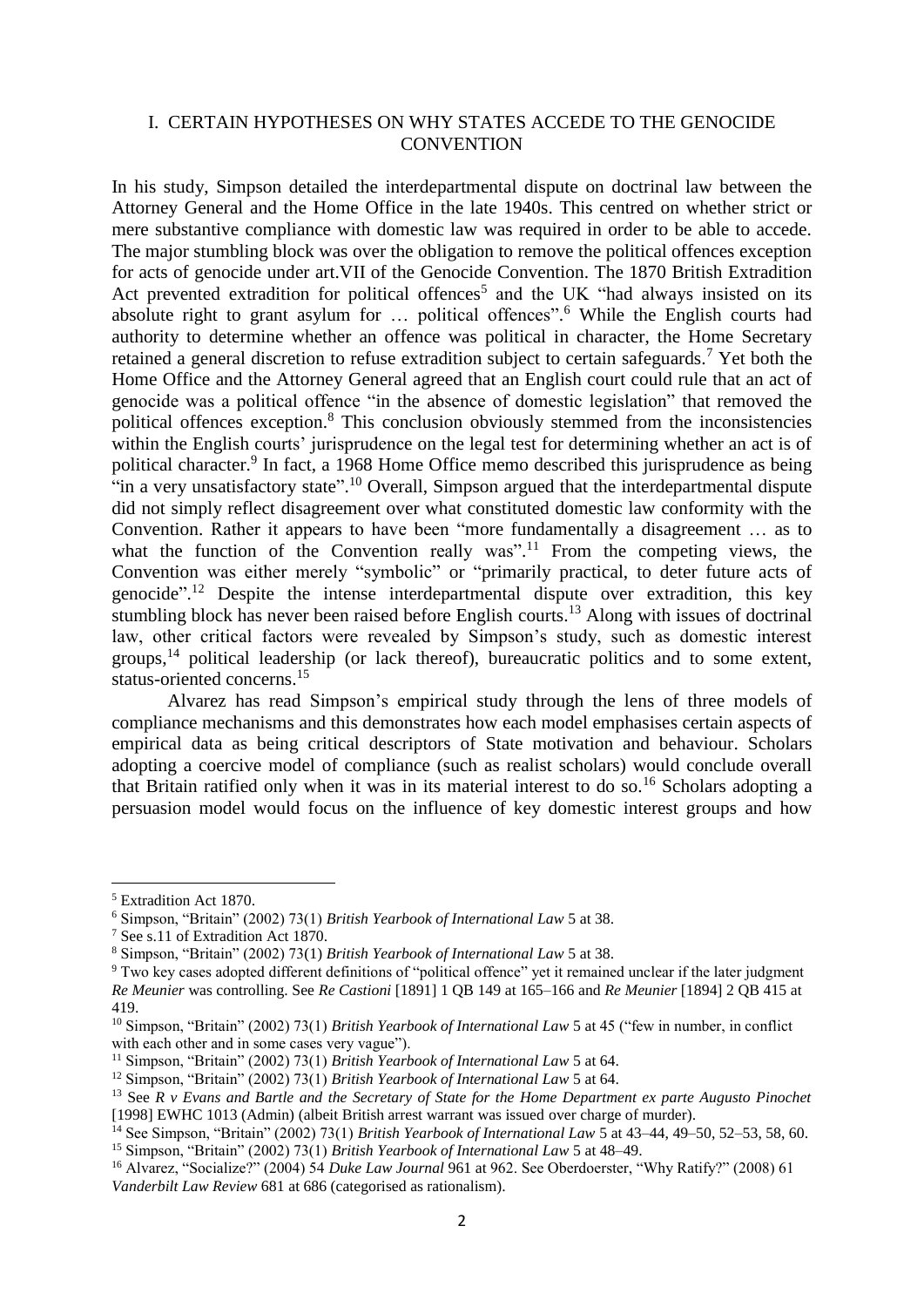certain lawyers in the Home Office were conscious of those constituencies.<sup>17</sup> Scholars focusing on "status-oriented concerns" would conclude that the Foreign Office was influenced by the potential for embarrassment if Britain was left among a smaller number of non-ratifying States that included apartheid South Africa. <sup>18</sup> Nevertheless, Alvarez identifies how certain influential factors are not accounted for by these models, namely bureaucratic politics, personal leadership and doctrinal law. Bureaucratic politics highlighted how different government departments are "captured by certain interests, exhibit path-dependent behaviour, and prefer the status-quo".<sup>19</sup> Political leadership underlines how certain personalities and their ability to persuade others are significant. Similarly, changes in government can lead to behavioural changes within departments. Finally, issues of doctrinal law are particularly influential.<sup>20</sup> In other words, none of these compliance models is able to fully capture "real world events" because state practice is "messy"—"observers are left with a confusing muddle in which everything matters, at least a little bit". 21

That said, where appropriate this paper draws on certain concepts within the persuasion and status-oriented models, in particular norm cascade and geographical proximity. "Norm cascade" is the "tipping point" when a "critical mass of relevant state actors adopt the norm" and this norm influence means other State actors follow suit in order to enhance their reputation.<sup>22</sup> Geographical proximity is where higher levels of ratification within a State's wider geographical area increase the probability of ratification.<sup>23</sup> The latter continues to have supporters but "norm cascade" has been challenged in regards to the Genocide Convention. Greenhill and Strausz concluded that only after 1987 did the rate of probability of ratification by non-ratifying States increase in keeping with a typical case of "norm cascade".<sup>24</sup> In their view, the Genocide Convention was a victim of its own success where internalisation of the norm decreased the impetus to ratify the treaty, especially in competition with more pressing human rights issues.<sup>25</sup> However, the Irish case study demonstrates the complexity of interacting factors for each state, which may accord with certain theoretical probability rates yet discord with others. In the Irish case, Ireland's "hidden practices" accord with Greenhill and Strausz' conclusion on common law states, as having a reluctance to ratify due to doctrinal law concerns. Yet these practices discord with their conclusion on new democratic states, as having no probability of ratification despite the expectation of a general desire to ratify human rights treaties.<sup>26</sup> Irish officials read the Genocide Convention as useful for Ireland's general human rights treaty image and maintained an interest in acceding to the treaty when a norm cascade was evident. Overall, Alvarez's concept of real world practice as "messiness" is more apt than a general explanation of behaviour.

<sup>17</sup> Alvarez, "Socialize?" (2004) 54 *Duke Law Journal* 961 at 965. See Oberdoerster, "Why Ratify?" (2008) 61 *Vanderbilt Law Review* 681 at 692 (categorised as liberalism).

<sup>18</sup> Alvarez, "Socialize?" (2004) 54 *Duke Law Journal* 961 at 964 (categorised as constructivism, emphasising normative ideals and how moral positions and social structures influence state behaviour, including a "norm cascade").

<sup>19</sup> Alvarez, "Socialize?" (2004) 54 *Duke Law Journal* 961 at 964.

<sup>20</sup> Alvarez, "Socialize?" (2004) 54 *Duke Law Journal* 961 at 965.

<sup>21</sup> Alvarez, "Socialize?" (2004) 54 *Duke Law Journal* 961 at 968. Alvarez's criticism would also apply to integrated theories of ratification (that combine elements of the three models). See O. Hathaway, "Why do Countries Commit to Human Rights Treaties?" (2007) 51(4) *Journal of Conflict Resolution* 588.

<sup>22</sup> M. Finnemore and K. Sikkink, "International Norm Dynamics and Political Change" (1998) 52 *International Organization* 887 at 895.

<sup>23</sup> Goodliffe and Hawkins, "Explaining Commitment" (2006) 68(2) *Journal of Politics* 358 at 364 (concurring with B. Simmons (2002)).

<sup>24</sup> Greenhill and Strausz, "Explaining Non-ratification" (2014) 10 *Foreign Policy Analysis* 371 at 372.

<sup>25</sup> Greenhill and Strausz, "Explaining Non-ratification" (2014) 10 *Foreign Policy Analysis* 371 at 374–375.

<sup>26</sup> Greenhill and Strausz, "Explaining Non-ratification" (2014) 10 *Foreign Policy Analysis* 371 at 384.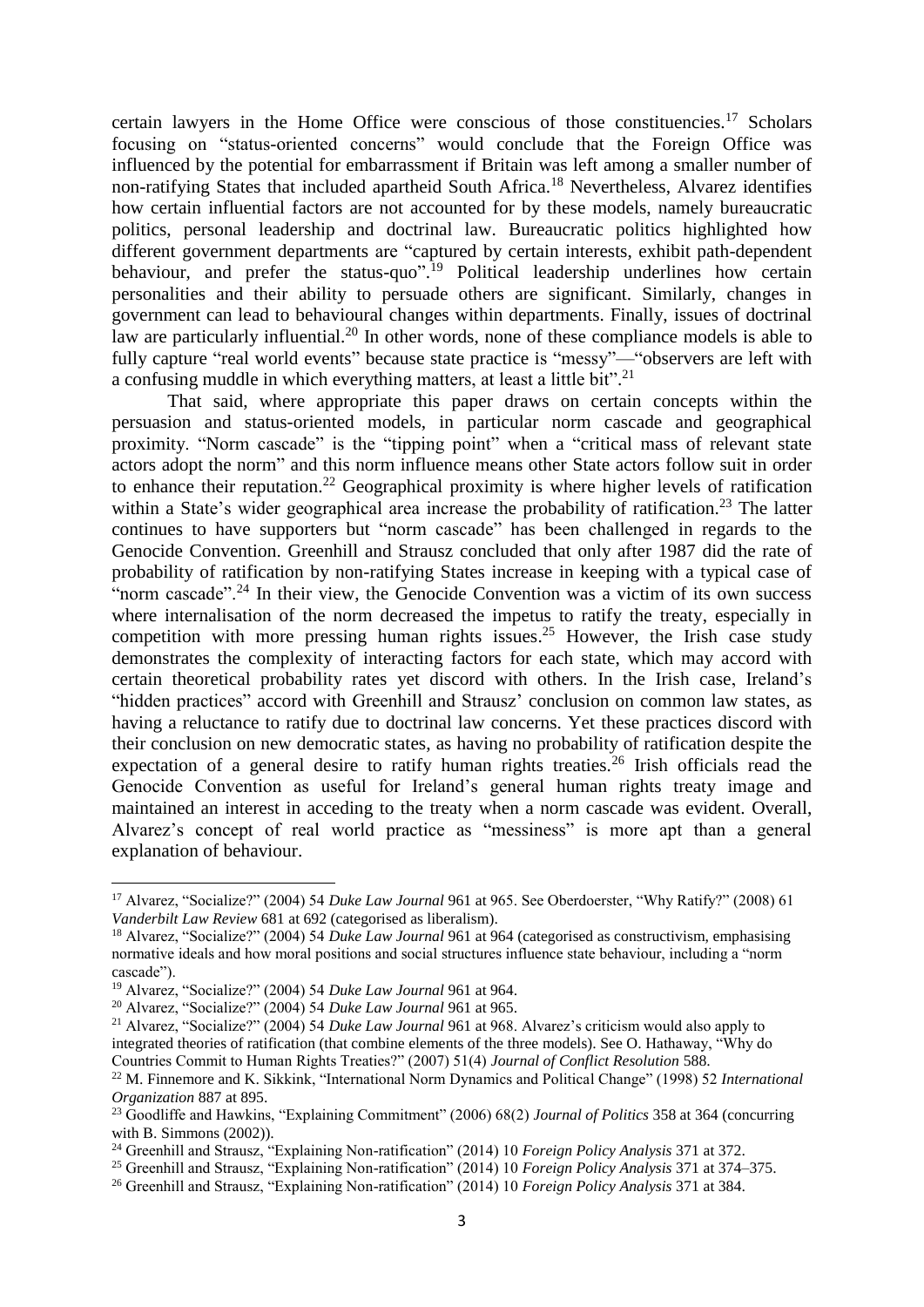# II. WHY IRELAND DELAYED IN ITS DECISION TO ACCEDE: THE 1950S TO THE LATE 1960S

Ireland's failed application for United Nations membership meant that Ireland was excluded from participating in the UN General Assembly debates during the drafting of the Genocide Convention in 1948.<sup>27</sup> After World War II, Ireland's internationalist image in the League of Nations was replaced by a loss of goodwill due to its wartime neutrality and De Valera's signature of Hitler's book of condolences.<sup>28</sup> Ireland's application remained effectively suspended until the United States and the Soviet Union managed to negotiate the entry of a number of their allies in 1955.<sup>29</sup> Therefore, only in 1950 did External Affairs and Justice examine whether to accede to the Genocide Convention.<sup>30</sup> This was prompted by two visits to the Washington Embassy that led the Irish ambassador John Hearne to seek guidance on what was Ireland's position. In their respective visits, Raphael Lemkin<sup>31</sup> and the Korean ambassador Mr Chang strongly urged Ireland to accede with utmost haste.<sup>32</sup> In the latter case, the Korean War and the potential threat to the Christian population in the Communistcontrolled entity in particular signalled a "new international need for the Genocide Convention".<sup>33</sup> In his request, the Irish Ambassador enclosed the statistics on ratifications; while there were 43 signatories, only 12 States had ratified.

External Affairs and Justice's examination was premised on the assumption that strict compliance with domestic law was necessary. One External Affairs official, in his advice to the Legal Adviser to the Department of External Affairs, elaborated the British Government's position in detail, indicating support for the British reservations. Iremonger recounted that Britain had abstained in UN Legal Committee<sup>34</sup> and in the final vote in the plenary in the UN General Assembly Britain had voted in favour with the proviso that it could not be seen as committing "to action which would prejudice the long established and traditional right... to grant asylum to persons charged with political offences".<sup>35</sup> Worryingly, Irish officials relied exclusively on the rhetoric of British officials. They did not investigate any further with their British counterparts who were at the time engaged in an interdepartmental dispute over strict

<sup>31</sup> Raphael Lemkin was a Polish lawyer who in 1944 coined the term "genocide" by combining the Greek *genos* (race) with the Latin *cide* (killing) in his famous work *Axis Power in Occupied Europe*. In *Axis Power*, he chronicled Nazi atrocities in the Nazi-occupied territories and his research was an influential source for the Allied Prosecutors at the Nuremberg Trials. In 1946, he energetically lobbied States within the newly

<sup>27</sup> On the drafting history, see W.A. Schabas, *Genocide in International Law: The Crime of Crimes*, 2nd edn (Oxford: Oxford University Press, 2009).

<sup>28</sup> M. Kennedy and J.M. Skelly, "The Study of Irish Foreign Policy" in M. Kennedy and J.M. Skelly, *Irish Foreign Policy* (Dublin: Four Courts Press, 2000), p.23.

<sup>&</sup>lt;sup>29</sup> D. McMahon, "Our mendicant vigil is over: Ireland and the United Nations, 1946–55" in M. Kennedy and D. McMahon (eds), *Obligations and responsibilities: Ireland and the United Nations, 1955-2005: Essays Marking Fifty Years of Ireland's United Nations Membership* (Dublin: Institute of Public Administration, 2005), pp.5–24. <sup>30</sup> DFA 417/65 Part I (Minute from Irish Ambassador to the US John Hearne, 8 June 1950). However, an earlier request was sent to Ireland from UN Secretary General in December 1949 without any response from External Affairs. See UNGA Res 368(IV) (3 December 1949).

established United Nations General Assembly to adopt a Resolution on the Crime of Genocide and later, the UN Genocide Convention. See J. Cooper, *Raphael Lemkin and the struggle for the Genocide Convention*, (Basingstoke: Palgrave Macmillan, 2008); R. Lemkin, *Axis Rule in Occupied Europe* (Washington Carnegie

Endowment in International Peace 1944 and U.N.G.A. Res. 96(I) of 9 December 1946.

<sup>&</sup>lt;sup>32</sup> DFA 417/65 Part I. Minute from John Hearne, 8 June 1950 and Letter from Korean ambassador Chang 31 July 1950.

<sup>33</sup> DFA 417/65 Part I.

<sup>&</sup>lt;sup>34</sup> DFA 417/65 II (Iremonger to the Legal Adviser Michael Rynne, 18 August 1950).

<sup>35</sup> DFA 417/65 II (Iremonger to the Legal Adviser). See generally Simpson, "Britain" (2002) 73(1) *British Yearbook of International Law* 5 at 32–35 and 475 *Hansard*, Cols 1501–1502 (18 May 1950).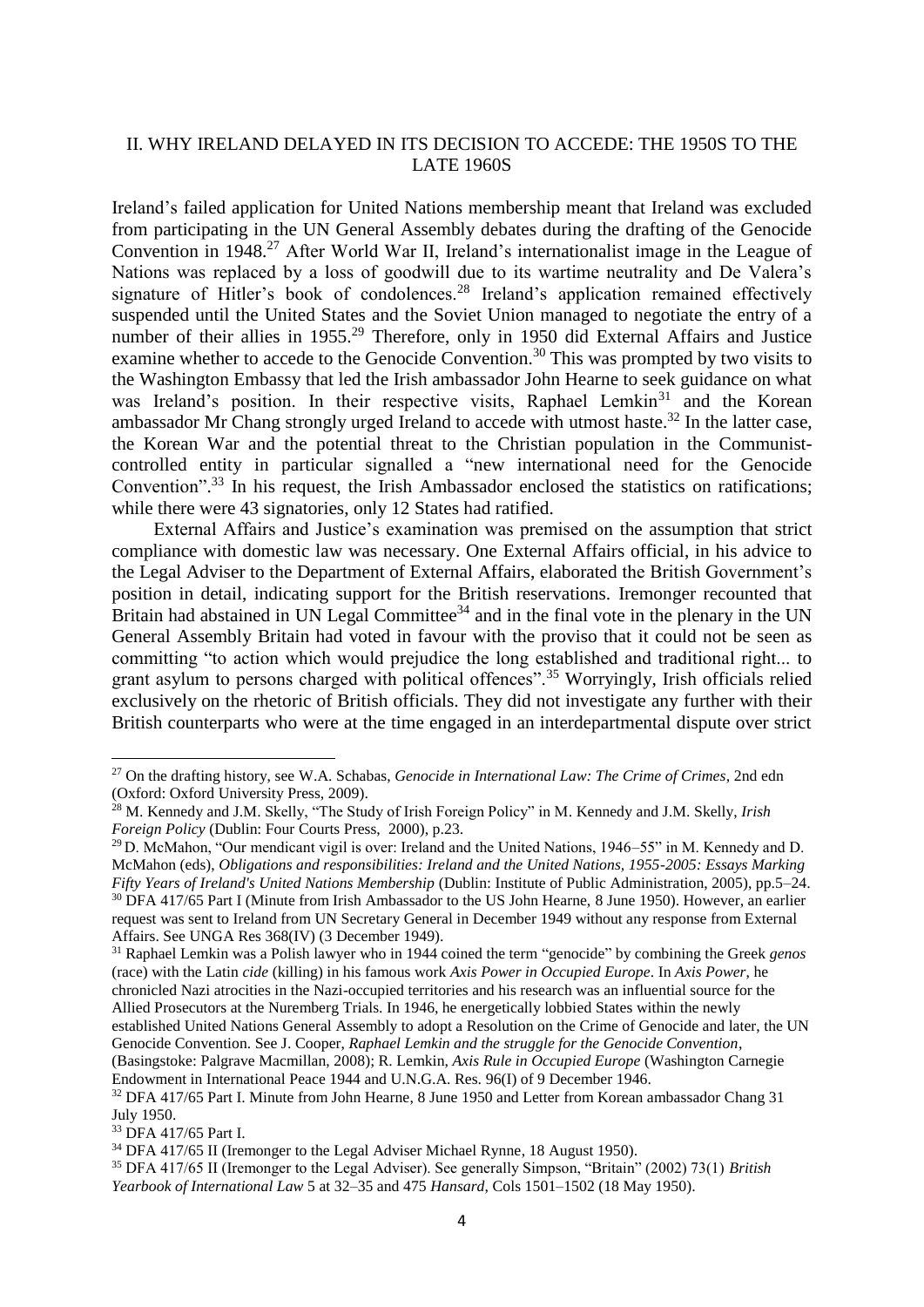or mere compliance. However, it is also evident that status-oriented concerns were not as influential. This appears to be due to the fact that key States had not yet ratified. However, it may also have been affected by Ireland's international focus at the time, which was directed towards its membership of the Council of Europe,<sup>36</sup> its desire to be part of the Marshall Plan and its negotiation of certain treaties, such as the European Convention on Human Rights.<sup>37</sup> Therefore, Iremonger advised that the current statistics on the Convention's ratifications indicated an overall "slowness" of States in ratifying the Genocide Convention. As the British reservations indicated, Iremonger suggested that States found it challenging to reconcile many of the Convention's obligations with their domestic laws.<sup>38</sup>

Given the evident difficulties for other common law States, Iremonger argued that Justice must be consulted.<sup>39</sup> However, the tone of his letter to Justice did not suggest any urgency and did not highlight any desirability for Ireland to accede.<sup>40</sup> In fact, the letter pointedly stressed the limited number of ratifications.<sup>41</sup> Meanwhile, Raphael Lemkin had once again visited the Irish ambassador, who again sought Ireland's position.<sup>42</sup> By now, Justice had replied to Iremonger and External Affairs could finally devise its policy.<sup>43</sup> Justice reported that the Minister for Justice was "strongly of the opinion that Ireland should not become a party to this Convention unless and until it is found that we are the *only country not ratifying or acceding to it*" (emphasis added).<sup>44</sup> The attached opinion from Justice is missing but some indications of Justice's reasons are among handwritten notes.<sup>45</sup> The Secretary of the Department of Justice explained to External Affairs that the Minister for Justice concurred with the British objections.<sup>46</sup> While not explicit in the notes, it would appear that the political offences exception was the key consideration as Irish government departments did not examine the issue of reservations in the same depth as their British counterparts.<sup>47</sup>

When one appreciates the considerable uncertainty surrounding Irish extradition law at the time, it is understandable why there was such a cause for concern. In fact, it is arguable that the extradition law issues were a greater stumbling block for Irish officials than for their British counterparts. The key challenge was an uncertainty as to whether previous extradition arrangements, based on British extradition law, had survived the 1937 Constitution at all.<sup>48</sup> If not, this would have required an overhaul of extradition arrangements *in general*. On extradition to Britain, the uncertainty was only resolved by judicial review in 1952. During the existence of the Irish Free State, the legal basis for extradition to Britain was governed by s.29 of the Petty Sessions (Ireland) Act 1851, whereby arrest warrants issued by English magistrates were "endorsed" and executed by Irish police officers.<sup>49</sup> In 1952, the Supreme

<sup>41</sup> DFA 417/65 Part I (Nunan to Berry).

<sup>36</sup> See E. Keane, "Coming out of the Cave: The First Inter-Party Government, the Council of Europe and NATO" (2004) 15 *Irish Studies in International Affairs* 167.

<sup>&</sup>lt;sup>37</sup> W.A. Schabas and A. O'Sullivan, "Politics and poor weather: How Ireland sued the UK under the ECHR" (2007) 2 *Irish Yearbook of International Law* 3–29.

<sup>&</sup>lt;sup>38</sup> DFA 417/65 II (Iremonger to Legal Adviser).

<sup>&</sup>lt;sup>39</sup> DFA 417/65 II (Iremonger to Legal Adviser).

<sup>40</sup> DFA 417/65 Part I (Nunan to Berry, Secretary of the Department of Justice, 23 August 1950).

<sup>42</sup> DFA 417/65 II (Hearne to External Affairs, 13 October 1950).

<sup>43</sup> DFA 417/65 II (Iremonger to Hearne, 15 October 1950).

<sup>44</sup> DFA 417/65 II (Minute from Minister of Justice, 22 September 1950).

<sup>45</sup> DFA 417/65 Part II (Waldron to Legal Adviser Fay, 9 December 1952) (note of the conversation is missing). <sup>46</sup> DFA 417/65 Part I.

<sup>&</sup>lt;sup>47</sup> External Affairs only discussed whether to submit observations to the International Court of Justice, and here Iremonger assumed that External Affairs would not wish to submit a written statement given the attitude towards the Genocide Convention. See DFA 417/65 II. (Iremonger to O'Reilly, 22 February 1951).

<sup>48</sup> Art.50 of *Bunreacht na hÉireann* ("subject to this Constitution and to the extent to which they are *not inconsistent therewith*").

<sup>49</sup> *State (Dowling) v Brennan and Kingston* [1937] I.R. 483.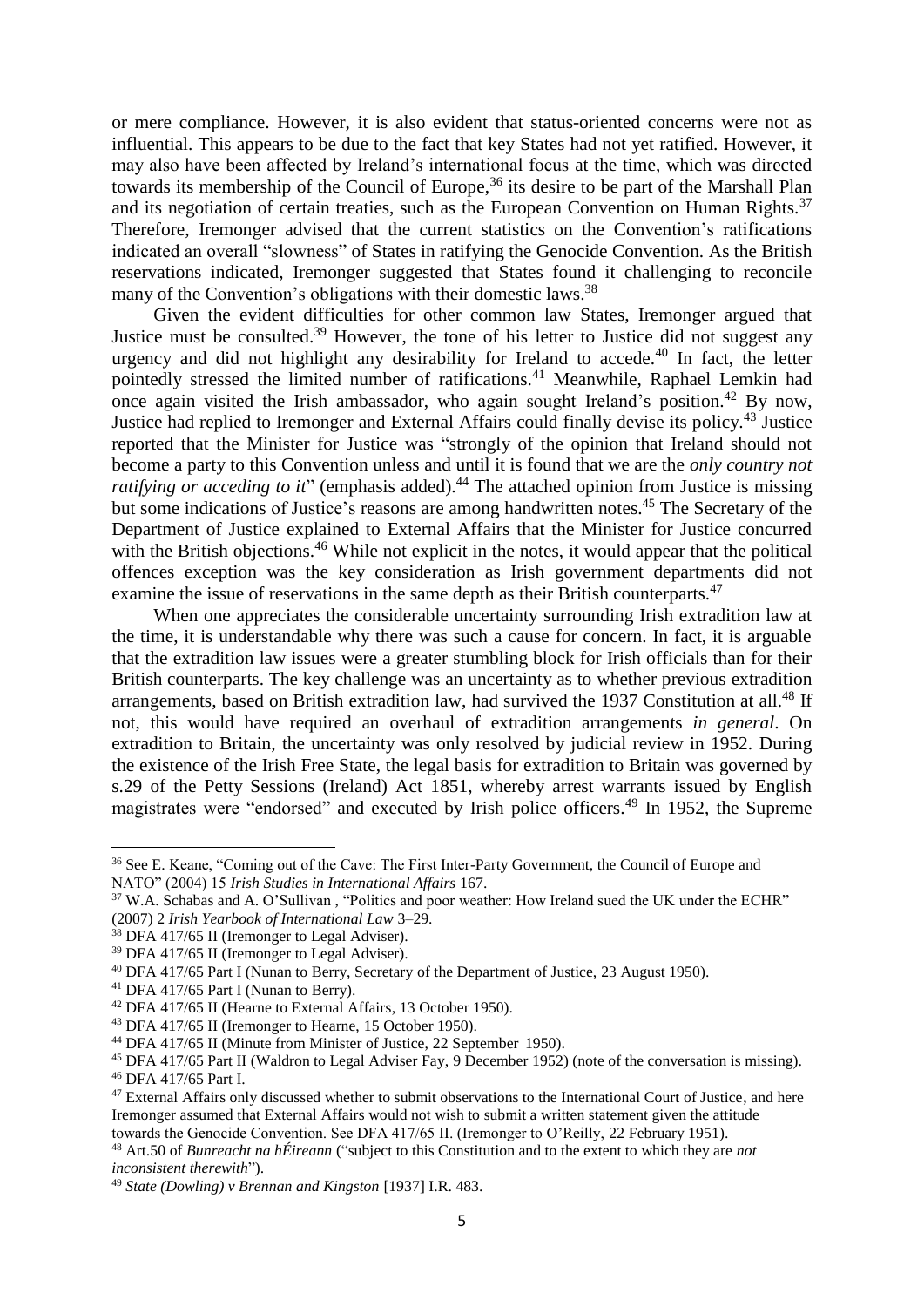Court ruled that s.29 survived the enactment of the 1937 Constitution and continued to have force of law.<sup>50</sup> On extradition to former British dominions, it was ruled in *State (Kennedy) v Little* that s.3 of the Fugitive Offenders Act (1881) continued to have force in the Irish Free State<sup>.51</sup> However, its consistency with the 1937 Constitution had not yet been judicially tested.<sup>52</sup> On extradition to States other than Britain and its former colonies, this appeared to be governed by the British Extradition Act 1870. However, prior to the Extradition Act 1965, this was rarely requested and as a result the Irish courts had not determined whether the terms of the 1870 Act were consistent with the 1937 Constitution.<sup>53</sup> On the critical issue of the political offences exception, the Supreme Court ruled in 1952 that this exception was not a "generally accepted principle of international law" according to Art.29(3) of the 1937 Constitution.<sup>54</sup> Rather, international law recognised a right of the State to apply the exception and this right was exercised under domestic law. In other words, the exception would have been incorporated in Irish law if the terms of the Extradition Act 1870 were consistent with the 1937 Constitution, an issue which remained uncertain. In turn, as this writer has noted, English jurisprudence over the definition of offences of a political character was "in an unsatisfactory state".

It follows, then, that William Butler in External Affairs advised that Ireland "should not be in too great hurry to accede".<sup>55</sup> He described the list of ratifications as not "impressive" because there were only 20 of the 60 United Nations Member States on the list and the "more important members of the United Nations" had not yet accepted it. <sup>56</sup> Therefore, for the time being, the Department of External Affairs should just keep the file up to date as new ratifications were deposited.<sup>57</sup> In light of this, Iremonger suggested to the Irish ambassador that the best reply to any further enquiries was that the matter was receiving "careful consideration by the Government".<sup>58</sup>

## *(a) Status-oriented concerns, geographical proximity and the "symbolic" Convention*

While status-oriented concerns did not become a critical influence on behaviour in the 1950s, External Affairs were alert to the fact that such concerns might become a critical factor at a later point. Therefore, they maintained an account of ratifications as well as any reservations.<sup>59</sup> External Affairs were particularly interested in how ratifying States were able to comply with the Convention's obligations, with one official suggesting that the key States to keep an eye on were Australia, France and Norway.<sup>60</sup> Historical ties and a shared common

<sup>50</sup> *State (Duggan) v Tapley* [1952] I.R. 62. See *State (Quinn) v Ryan* [1965] I.R. 70 (s.29 deemed unconstitutional).

<sup>51</sup> [1931] I.R. 39.

<sup>52</sup> G. Hogan and G. Whyte, *JM Kelly's The Irish Constitution*, (Dublin: Butterworths, 2003), p.1646.

<sup>53</sup> Hogan and Whyte, *JM Kelly*, pp.1646–47.

<sup>54</sup> *State (Duggan)* [1952] I.R. 62.

<sup>55</sup> DFA 417/65 Part II. (Butler to Iremonger, 12 December 1950). From 1948 to 1951, William Butler was the First Secretary and Counsellor in the Department of External Affairs Headquarters, Dublin (and later from 1954 to 1957). He entered External Affairs as a Junior Executive Officer in March 1934, then as diplomatic Staff in Headquarters from 1941 and later served as Second Secretary in the Irish Legation, Berne (1944–1948), as Chargé d'Affaires in Canberra (1957) and was Irish Minister to Argentina. He was also a Knight Commander of the Order of St Gregory the Great. Thanks to Ms Kate O'Malley, Assistant Editor of the *Documents on Irish Foreign Policy*, for this information. See also Obituary Mr William B. Butler, *Irish Times*, 4 November 1961. <sup>56</sup> DFA 417/65 Part II (Butler to Iremonger)(referring to the UK and the US, who ultimately acceded on 30 January 1970 and 25 November 1988 respectively).

 $57$  DFA 417/65 Part II (Butler to Iremonger) (Updating Justice of every new ratification).

<sup>58</sup> DFA 417/65 Part I (Iremonger to Hearne, 15 October 1950).

<sup>59</sup> DFA 417/65 Part II (O'K to Iremonger, 22 February 1951).

 $60$  DFA 417/65 Part II (Letter to Butler, 10 July 10 1951, signed SGM).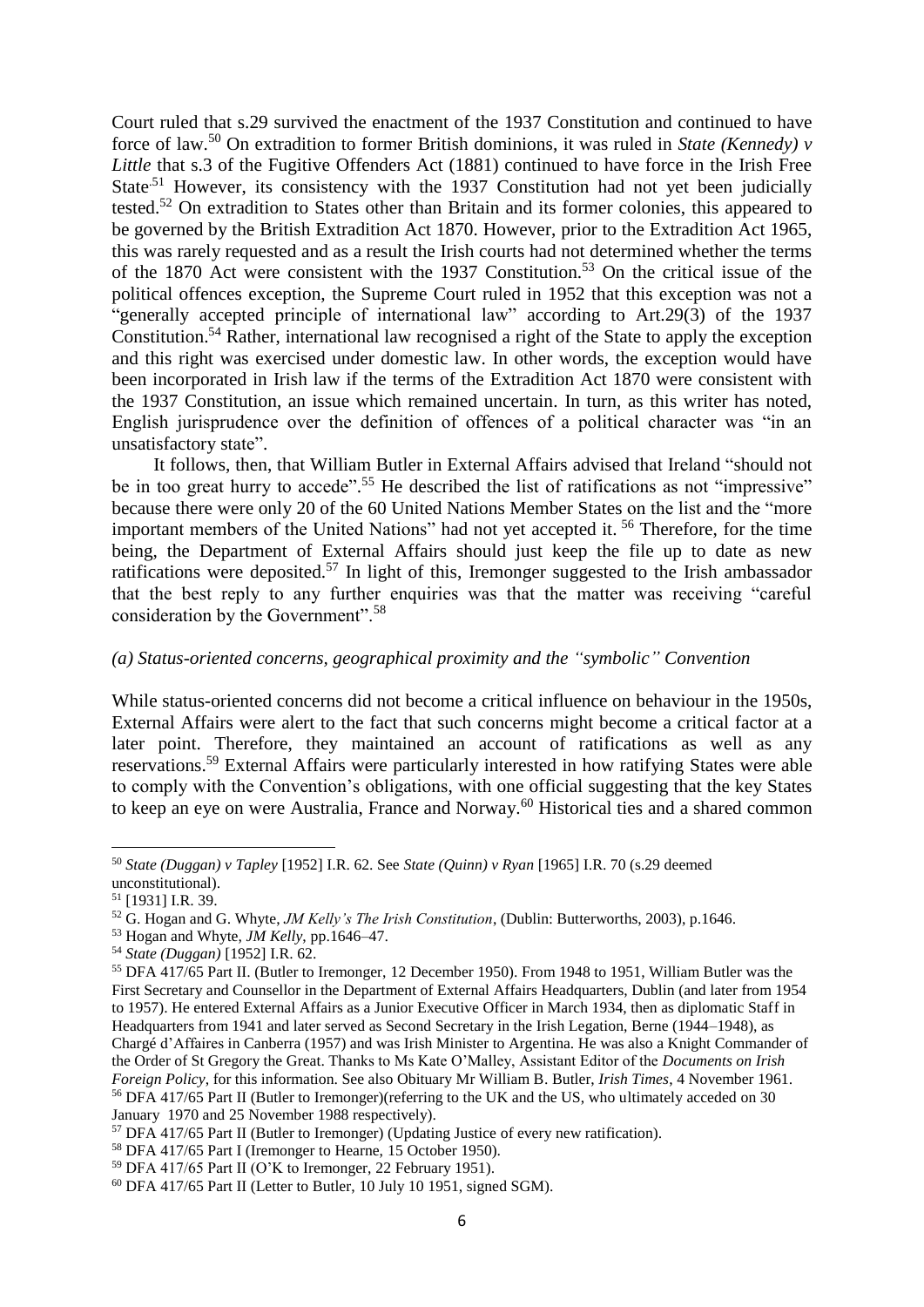law legal heritage singled out Australia, while France and Norway were within Ireland's European network in the Organisation for European Economic Co-operation and the Council of Europe.<sup>61</sup> Meanwhile, External Affairs were potentially exposed to public criticism because there was no obvious move by Ireland to accede. Nevertheless, as mentioned above, although there was some activity by domestic interest groups in the early 1950s, there was no equivalent to the powerful advocacy in Parliament as witnessed in the British engagement. In December 1950, the Irish Association of Civil Liberties (IACL) enquired about Ireland's position and received a low-key response from External Affairs.<sup>62</sup> Although "sympathetic to the motives which inspired" the Genocide Convention, Ireland could not offer a definite reply pending the results of the examination of the political and legal aspects at present in progress.<sup>63</sup> When subsequently the IACL, in their 1951 report, pointed to Ireland's failure to accede to the Genocide Convention, <sup>64</sup> an External Affairs official wrote a somewhat emotional memo to the Legal Adviser that they should bring the Director of the IACL into the department and give him the low-down on why Ireland could not accede, albeit "unofficially".<sup>65</sup> He wrote:

"In view of all the malicious propaganda against this country during and after the last war about the harbouring of Nazis and fascists, it would hardly be wise... at this stage, to state our objections officially to the Association." 66

His less melodramatic suggestion was to explain Ireland's difficulty with the removal of the political offences exception because if the IACL was "really interested" in human rights, the question of political asylum should be of interest to them.<sup>67</sup> In the end, the Legal Adviser adopted the final more subdued suggestion—that they ignore NGO interest and continue to monitor further developments.<sup>68</sup>

That said, the IACL Report had some effect because Butler requested Eoin MacWhite to draft a memo on the history, current ratifications and the pros and cons of Irish accession.<sup>69</sup> The result was the first tactical brief to be drafted within External Affairs. On whether the Convention is "symbolic" or practical, MacWhite concluded that the Genocide Convention was "quite useless and superfluous" because genocide was "only mass homicide" and therefore already proscribed in all States.<sup>70</sup> His position ignored the moral outrage embedded in the concept of genocide as the "denial of the right of existence" to certain groups<sup>71</sup> and therefore a unique form of destruction against a group rather than a large number of individual killings. As Arendt argued, "a different order is broken and an altogether different community is violated".<sup>72</sup> However, it is possible that MacWhite held the same reservations

<sup>61</sup> DFA 417/65 Part II (Letter to Butler).

<sup>62</sup> DFA 417/65 Part I (Butler to Gore-Grimes, 4 December 1950).

<sup>63</sup> DFA 417/65 Part I (Butler to Gore-Grimes).

<sup>64</sup> DFA 417/65 Part II (Letter to Butler).

<sup>65</sup> DFA 417/65 Part II (Letter to Butler).

<sup>66</sup> DFA 417/65 Part II (Letter to Butler).

<sup>67</sup> DFA 417/65 Part II (Letter to Butler).

<sup>68</sup> DFA 417/65 Part II (Butler to Murphy, 13 July 1951).

<sup>69</sup> DFA 417/65 Part II (Butler to Murphy).

<sup>70</sup> DFA 417/65 Part I (MacWhite's Memo). Dr Eoin MacWhite became First Secretary to the Department of External Affairs in 1951 and later became Irish Ambassador to Australia, credited with "quite remarkable contribution to the history of Ireland in Australia" and Irish Ambassador to the Netherlands, where tragically he died in a car accident in August 1972. See Letter to the Editors, *Irish Times*, 7 August 1972 and "MacWhite: A Noted Scholar, Linguist", 1 August 1972.

<sup>71</sup> Preamble of Resolution 260(III).

<sup>72</sup> H. Arendt, *Eichmann in Jerusalem: Report on the Banality of Evil* (New York: Penguin Books, 2006), p.270.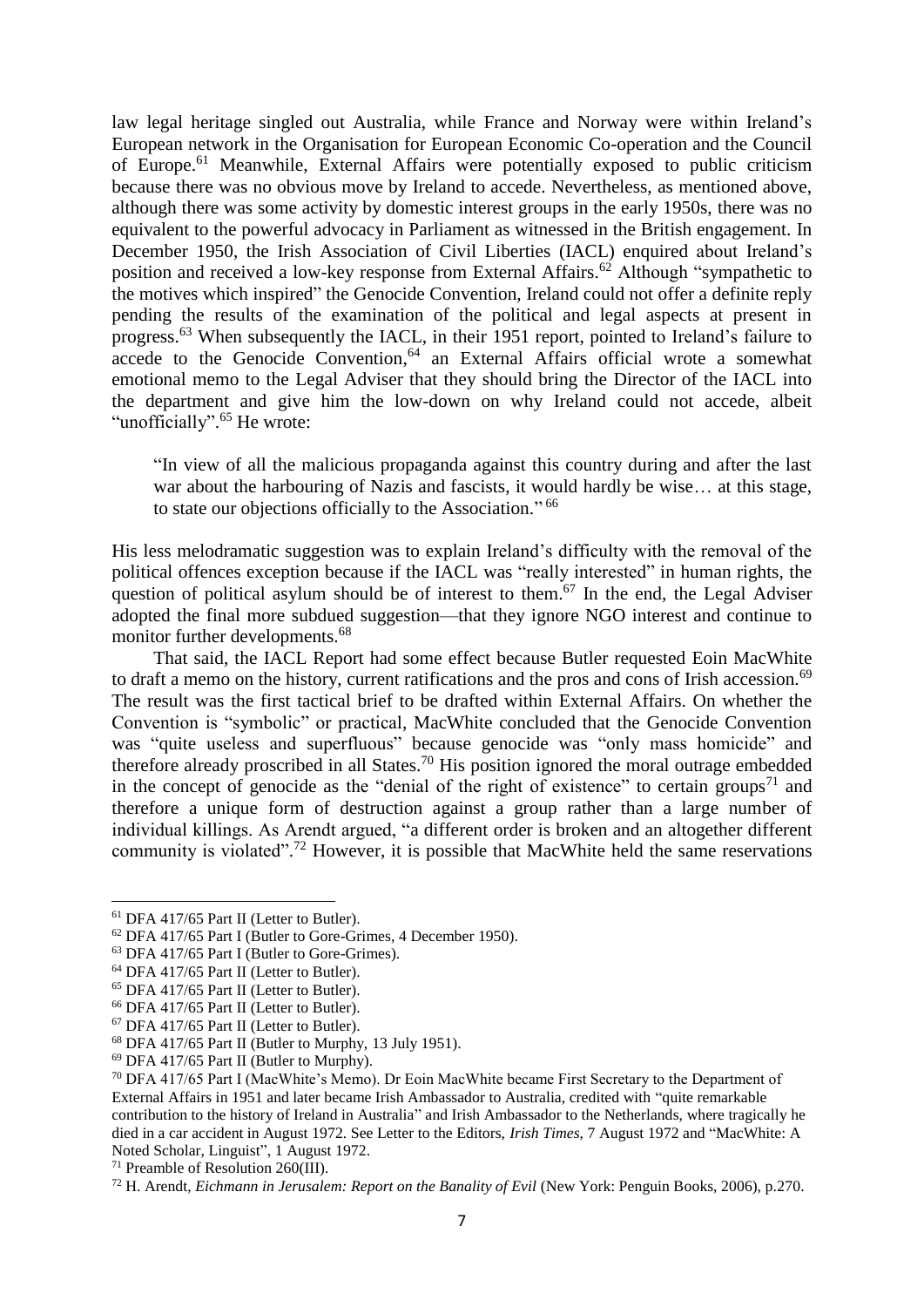as the Foreign Office, that is, the Convention needed to address State responsibility, rather than solely individual criminal responsibility.<sup>73</sup>

MacWhite argued further that any tribunal in practice would be rendered "impotent" as genocide is "only committed by Governments" and therefore, war would be the "only possible action" against genocide—"sanctions of an international court would not be very effective".<sup>74</sup> While his view on "sanctions" could arguably have been confined to sentencing (and its deterrent effect), it could also refer to the effectiveness of a tribunal's operation and here his concerns have subsequently proved to be well-founded and far-sighted.<sup>75</sup> As the current challenges facing the International Criminal Court demonstrate, international criminal trials are located within high stakes political contexts, facing consistent criticisms, and this, in turn, has led increasingly to potent critiques of the international criminal law project.<sup>76</sup> Similarly, applications to the International Court of Justice have had considerable emotive power but proved little by way of protective force.<sup>77</sup> Regarding MacWhite's view that war would be the only true preventative measure,  $78$  this would now be reframed as the use of military force authorised by the UN Security Council under the concept of the Responsibility to Protect.<sup>79</sup> Contemporary practice indicates that his conclusion is less clairvoyant as the invocation of responsibility to protect has been controversial. <sup>80</sup> Nevertheless, MacWhite was overall "sympathetic on principle" because the Convention involved the condemnation of the crime of genocide and counted as international action by international accord.<sup>81</sup> Even if the Genocide Convention "might not go far enough, [it] is at least a step in the right direction".<sup>82</sup>

On the Convention's legal obligations, MacWhite's tone is almost mournful. Nothing can be done regarding the provisions of the Genocide Convention and its purpose is penal rather than preventative and thus "inadequate".<sup>83</sup> He read its "raison d'être" as purely to overcome accusations levelled against the Nuremberg Charter that its proscription of crimes against humanity under art.6(c) violated the generally recognised principles of legality, an argument used by the Nazi defence counsel. $84$  Nevertheless, while this may be one of the motivations, there is clear evidence of humanitarian motives among drafters, not least Shawcross' quiet diplomacy and the Australian Foreign Minister, H.V. Evatt's steering during the final stages of the Convention's drafting. One key criticism levelled at the Convention at the time of its drafting (and still) was the selectivity in the list of protected groups.<sup>85</sup> MacWhite felt that this selectivity would render the Convention ineffective in the

*Genocide (Bosnia and Herzegovina v Serbia and Montenegro)*[2007] I.C.J. Rep. 43.

<sup>78</sup> DFA 417/65 Part I (MacWhite's Memo).

 $\overline{\phantom{a}}$ 

<sup>73</sup> Simpson, "Britain" (2002) 73(1) *British Yearbook of International Law* 5 at 25 and 29. See Arendt, *Eichmann in Jerusalem,* 2006, pp.294 and 298 (on paradox of trials over international crimes).

<sup>74</sup> Simpson, "Britain" (2002) 73(1) *British Yearbook of International Law* 5 at 37.

<sup>&</sup>lt;sup>75</sup> On the controversy over the arrest of President Al Bashir, see D. Tladi, "The ICC Decisions on Chad and Malawi on Co-operation, Immunities and Article 98" (2013) 11(1) *Journal of International Criminal Justice* 199.

<sup>76</sup> See C. Schwoebel (ed.), *Critical Approaches to International Criminal Law* (London: Routledge, 2014) and S.M.H. Nouwen and W.G. Werner, "Symposium" (2015) 1 *Journal of International Criminal Justice* 73.

<sup>77</sup> *Case concerning the Application of the Convention on the Prevention and Punishment of the Crime of* 

<sup>79</sup> *A more secure world: Our shared responsibility,* Report of Secretary General's High Level Panel on Threats, Challenges and Change (2003), UN Doc. A/59/565, para.203 and Outcome Document', UN Doc. A/RES/60/1, para.139.

<sup>80</sup> S. Mohamed, "Taking Stock of the Responsibility to Protect" (2012) 48 *Stanford Journal of International Law* 63.

<sup>81</sup> DFA 417/65 Part I (MacWhite's Memo).

<sup>82</sup> DFA 417/65 Part I (MacWhite's Memo).

<sup>83</sup> DFA 417/65 Part I (MacWhite's Memo).

<sup>84</sup> See M.C. Bassiouni, *Crimes against Humanity: Historical Evolution and Contemporary Application*, (Cambridge: Cambridge University Press 2014).

<sup>85</sup> See D. Nersessian, *Genocide and Political Groups,* (Oxford: Oxford University Press, 2010).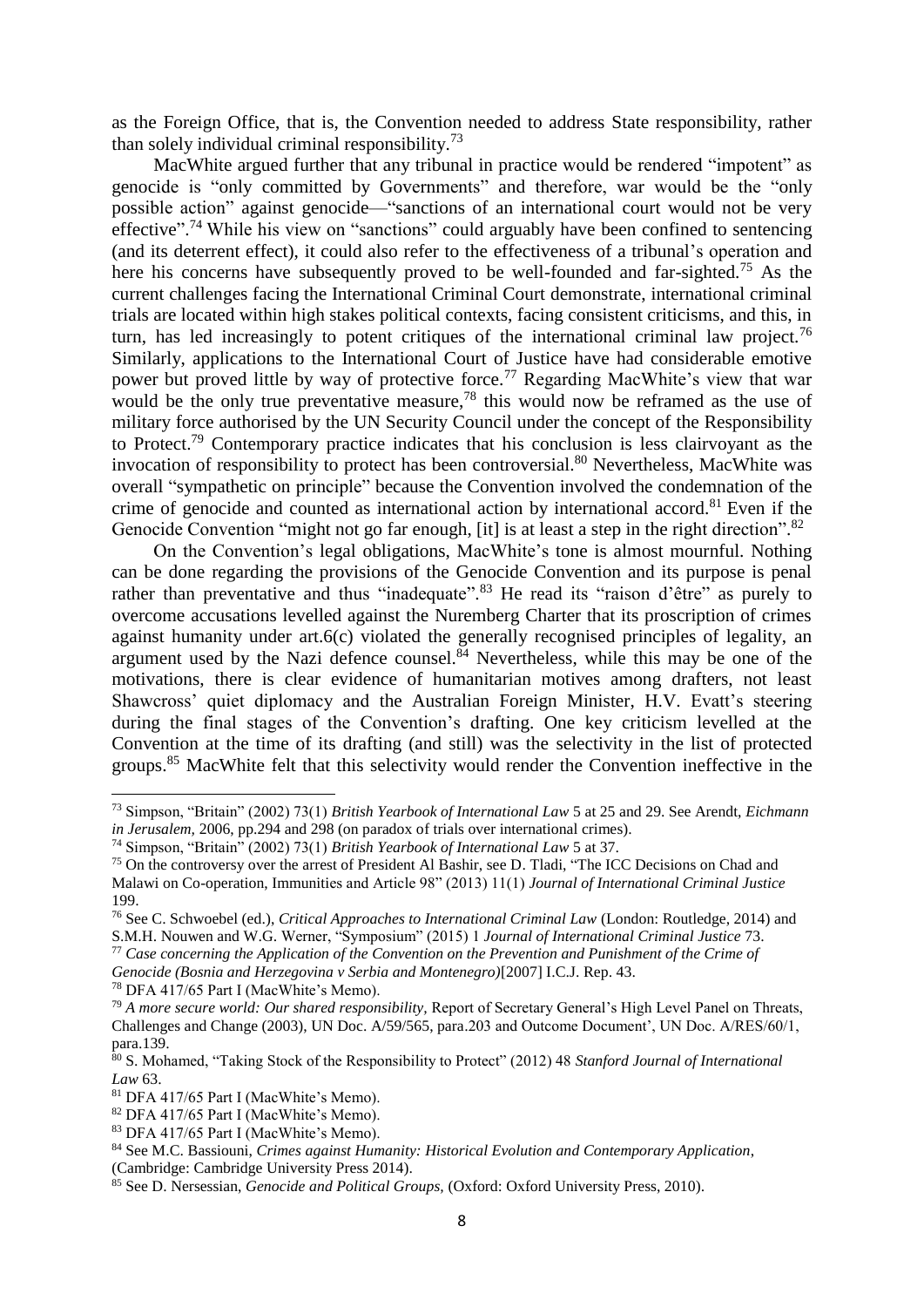face of "the genocide of political groups in China and the liquidation of various ethnic groups in Russia". <sup>86</sup> While he did not disagree with individual criminal responsibility per se, he concluded that, without the inclusion of political groups, "[the Convention's] sole real use is as a protest".<sup>87</sup> On the thorny issue of the removing the political offences exception, he argued that Ireland could avoid any difficulties by submitting a reservation to art.VII of the Genocide Convention. <sup>88</sup> However, MacWhite was clearly unaware that the International Court of Justice had just advised the UN General Assembly that while reservations were not prohibited, the Convention would not be binding as between reserving and objecting States where the reservation is incompatible with the object and purpose of the Convention.<sup>89</sup> If one draws inferences from references to international cooperation in the Preamble and art.I of the Genocide Convention, one evident object and purpose is effective State Party cooperation to ensure punishment. Therefore, it is arguable that a reservation to genocide's exemption from the political offence exception would be incompatible with the Convention's object and purpose.

#### *(b) Perception of "norm cascade", symbolism and a defiant strict compliance*

Although MacWhite's brief was tactical, it demonstrates that certain Irish officials viewed the Convention as merely symbolic. Given its tone, MacWhite's brief did not lead to any immediate action. However, when the new Legal Adviser to External Affairs William Fay took up his post in 1953, he viewed the file very differently. Based on the limited material before him, Fay felt that Justice's opinion was not sound and Irish accession should go ahead.<sup>90</sup> He tasked his Assistant Legal Adviser to undertake a detailed legal analysis that was the first article-by-article analysis within the Legal Section.<sup>91</sup> Waldron concurred with Fay's changed stance as he viewed the current number of ratifications as "an imposing list".<sup>92</sup> Even so, he noted that neither the United Kingdom nor the United States had become a party.<sup>93</sup> In other words, norm cascade had not yet happened. On the definition under art.II, Waldron believed that acts (b) to (e) involved assaults, if not battery, at common law, although the Attorney General's views should be sought.<sup>94</sup> As observed below, ratifying States were also uncertain about their domestic law compatibility. Overall, Waldron shared MacWhite's criticism of mere criminalisation; it was "inappropriate, if not inadequate, for their prevention".<sup>95</sup> On the modes of liability under art.III, he considered legislation unnecessary with the exception of complicity.<sup>96</sup> Nevertheless, in the Genocide Act 1973, the Act

<sup>86</sup> DFA 417/65 Part I (MacWhite's Memo).

<sup>87</sup> DFA 417/65 Part I (MacWhite's Memo).

<sup>88</sup> DFA 417/65 Part I (MacWhite's Memo).

<sup>89</sup> *Reservations to the Genocide Convention, Advisory Opinion* (1951) I.C.J. Rep. 15 at 26.

<sup>90</sup> DFA 417/65 Part II (Fay to Waldron, 5 January 1953) (MacWhite's memo, the Convention text, the Minister of Justice's opinion and Iremonger's memo).

<sup>91</sup> DFA 417/65 Part II (Waldron's Memo, 13 January 1953).

<sup>92</sup> It currently stood at 35 ratifications. See Office of Legal Affairs, *Multilateral Treaties Deposited with the U.N. Secretary General*, Vol.21 (United Nations Treaty Series New York 2007). Dermot Waldron was Assistant Legal Adviser to the Department of External Affairs until 1954, and later became Chargé d'Affaires in the Irish legation in Rome, Legal Adviser to External Affairs and Irish Ambassador to Italy.

 $93$  DFA 417/65 Part II (Waldron's Memo, 13 January 1953).

<sup>94</sup> DFA 417/65 Part II (Waldron's Memo, 13 January 1953). Art.II of the Genocide Convention lists five acts of genocide: (a) killing, (b) causing serious bodily or mental harm, (c) deliberately inflicting on the group the conditions of life calculated to bring about its physical destruction in whole or in part, (d) imposing measures intended to prevent births within the group, (e) forcibly transferring children of the group to another group. See art.II of the Genocide Convention, 78 UNTS 277.

<sup>95</sup> DFA 417/65 Part II (Waldron's Memo, 13 January 1953).

<sup>96</sup> DFA 417/65 Part II (Waldron's Memo, 13 January 1953).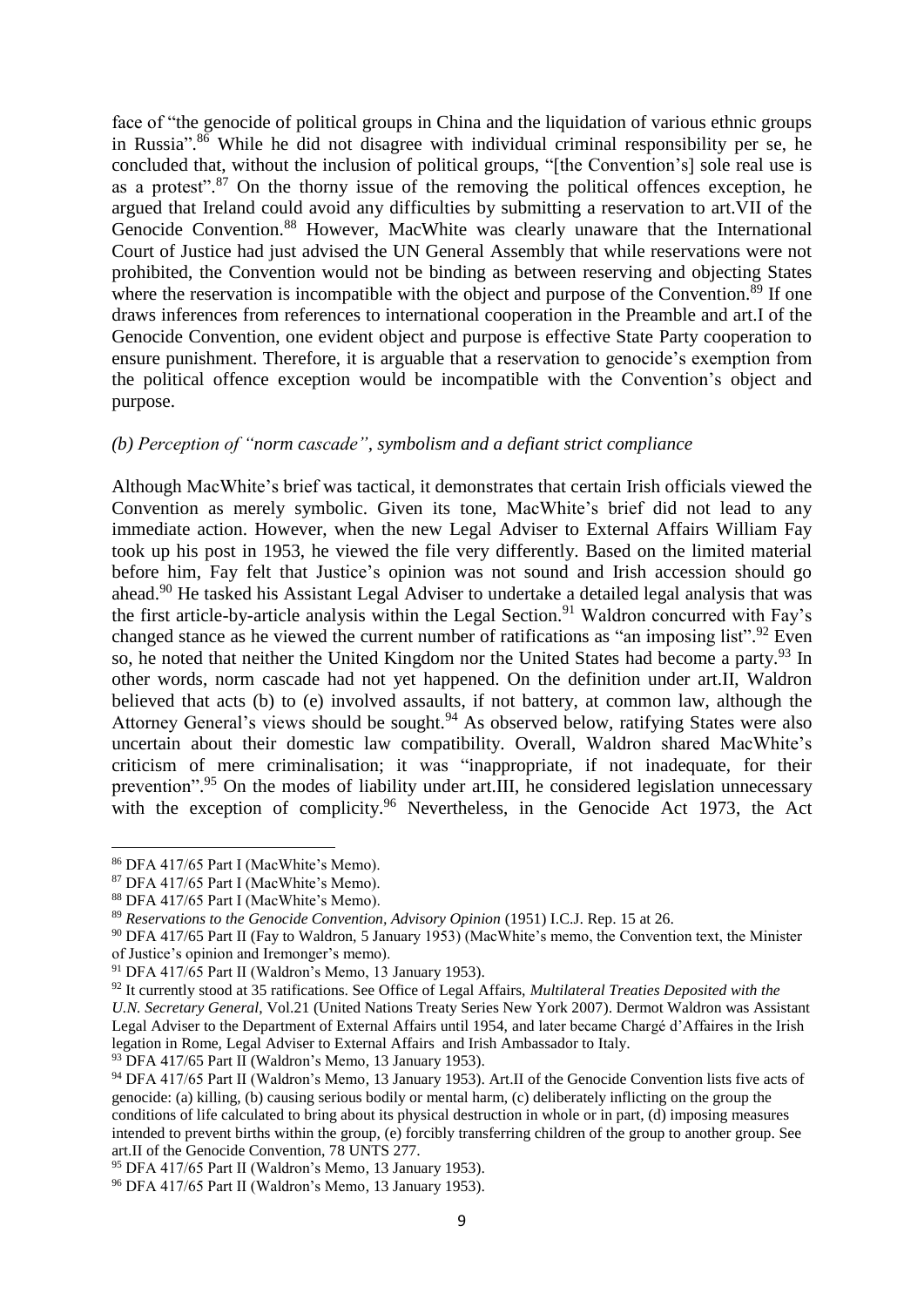reproduced the Convention as a Schedule rather than proscribing separately on certain modes of liability.<sup>97</sup>

On personal liability of Heads of State and other public officials, Waldron viewed this as covered by Art.40(1) of the Irish Constitution.<sup>98</sup> In Irish law, the issue of procedural immunity before foreign courts has not been judicially tested and has hardly been addressed in academic literature.<sup>99</sup> In the Sixth Committee of the UN General Assembly, the Irish delegation recently explained that there is no specific legislation on State immunity but Irish law accords with customary international law.<sup>100</sup> However, this sidesteps the considerable disagreement among international lawyers on immunities of State officials in international criminal law.<sup>101</sup> Therefore, Waldron's conclusion was somewhat unsophisticated. On jurisdiction, Waldron's only observation was that art.VI differed from the Geneva Convention, in that it did not require States Parties to criminalise acts of genocide committed extraterritorially.<sup>102</sup> While certain delegations had advocated for universal jurisdiction, this proposal was ultimately rejected during the Convention's drafting. <sup>103</sup> Waldron did not pass comment on whether this was acceptable.

It follows that the most detailed observation addresses the political offences exception to extradition. Waldron noted the British objections and that Justice was currently preparing a draft Extradition Bill. He advocated for the removal of the political offences exception for genocide within the proposed Bill. He justified the removal based on one theory among extradition lawyers that the political offences exception would not apply where the core crime predominates. Adhering to the strict compliance position, Waldron concluded that legislation was required to criminalise acts of genocide and to amend Irish extradition law before the Genocide Convention could be fully implemented. Therefore, he felt it might be desirable to delay accession until legislative measures had been taken.<sup>104</sup> There seems to be no response to Waldron's memorandum, apart from querying with their British counterparts whether there had been any further developments towards British accession. The Irish ambassador to Britain, Frederick Boland, queried Britain's general position and in particular sought to elicit answers to the following issues—the relationship between a legitimate declaration of war and genocide, the criminal proscription for genocide, the political offences exception and its attitude to States Parties' reservations.  $105$  In reply, British officials explained that the position was unchanged since it was outlined in Parliament in 1950. Therefore, the British Cabinet had not yet decided on accession. However, they were examining the extent of amendments to the existing law to enable Britain to ratify.<sup>106</sup> While this was factually true, of course, it failed to reveal the fractious interdepartmental dispute over strict or mere substantive compliance.

<sup>&</sup>lt;sup>97</sup> Section 2 and Schedule of Genocide Act 1973, Act No.28 of 1973.

<sup>98</sup> Art.40(1) of *Bunreacht na hÉireann* (all human persons as equal before the law).

<sup>99</sup> J. Anderson, "Par in Parem non habet imperium the problem of foreign sovereign immunity: an Irish perspective" (1997) 15(10) *Irish Law Times* 200.

<sup>&</sup>lt;sup>100</sup> UN General Assembly, "Delegations Urge Expanded 'Foreign Criminal Jurisdiction' Immunity for Broader Range of State Officials" (5 November 2012) available at: *[www.un.org/press/en/2012/gal3448.doc.htm](file://iedu-fs-01.tlr.thomson.com/Editorial/Journals/The%20Irish%20Jurist/2015_Vol_54/2.%20Back%20from%20Liz/Long%20Articles/www.un.org/press/en/2012/gal3448.doc.htm)* [Last accessed 22 September 2015].

<sup>101</sup> See H. Fox, *The Law of State Immunity*, 2nd edn (Oxford: Oxford University Press, 2008) and R. van Alebeek, *Immunity of States and their Officials in International Human Rights Law and International Criminal Law* (Oxford: Oxford University Press, 2008).

<sup>102</sup> DFA 417/65 Part II (Waldron's Memo, 13 January 1953).

<sup>103</sup> See Schabas, *Genocide*, 2nd edn, 2009, pp.411–415.

<sup>104</sup> DFA 417/65 Part II (Waldron's Memo, 13 January 1953).

<sup>&</sup>lt;sup>105</sup> DFA 417/65 Part I (Telegram to Boland, 3 February 1953).

<sup>106</sup> DFA 417/65 Part I (Cleary to Molloy, 17 March 1953).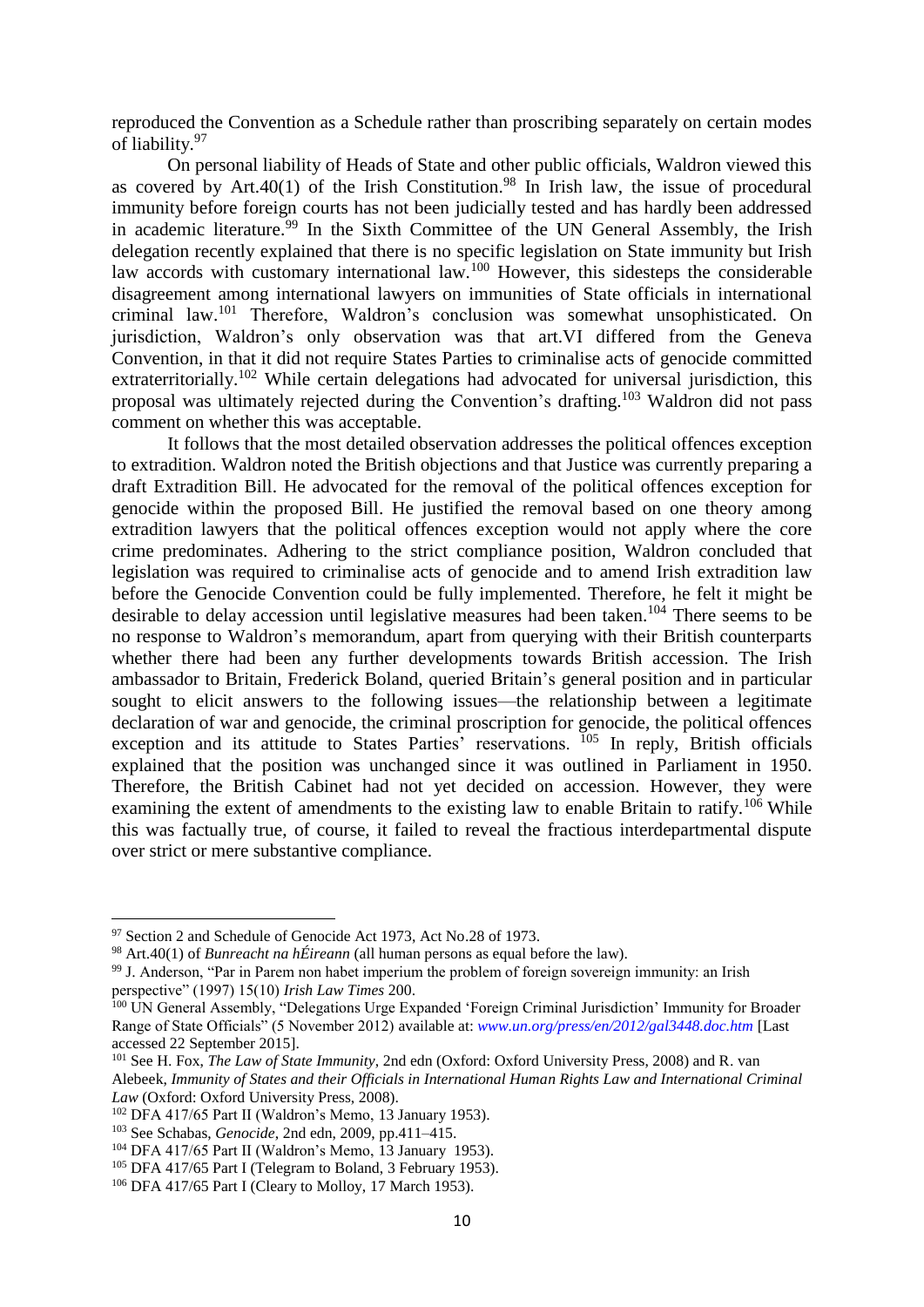With this "unhelpful" response, $107$  there was no further discussion until the following year, when Fay decided that External Affairs could elicit from ratifying States, with whom Ireland had diplomatic relations, the compatibility of their respective domestic laws with the Convention. Even the British could be contacted once more to check their progress, "if any".<sup>108</sup> Waldron's Note Verbal was sent to the missions in Australia, France, Norway, Belgium, Sweden, Canada, Italy and Turkey in April 1954.<sup>109</sup> At the same time, a separate telegram was sent to London.<sup>110</sup> The Note Verbal requested information on the Criminal Code and the legal means to remove the political offence exception.<sup>111</sup> From July onwards, the responses started to stream into External Affairs.<sup>112</sup> Only the Australian and Canadian examples will be tendered, as they both adopted the position of mere substantive compliance (despite common law systems) that clearly did not impress Irish officials.

The Australian officials first pulled out a "ready-made answer"<sup>113</sup> that explained how existing Australian law provides "substantially" for punishment and how adequate legal safeguards were in place to deal with anything arising under the Convention.<sup>114</sup> However, when Australian officials actually responded, it was somewhat less formal. A junior official in the Australian Department of External Affairs explained to the Irish Embassy in Canberra that it had been decided not to answer in written form and "that he preferred to give the information in confidence on the telephone".<sup>115</sup> He explained that Australia had acceded at the instance of the then Minister for External Affairs, Dr Evatt, "without having given itself time to examine fully the implications" and, in particular, "before the Attorney-General's Department had an opportunity of examining the Convention in detail".<sup>116</sup> Notwithstanding the lack of preparation prior to ratification, it was felt that "nearly" every act within the genocide definition would be a criminal offence under existing Australian law.<sup>117</sup> Australian departments decided not to draft specific legislation because, under the Federal system, it would be too difficult to "cover with precision and certainty the acts which constitute the crime of genocide".<sup>118</sup> It would also not be possible to list all the relevant provisions in Australian law as there were too many under State and Federal law to list. On the removal of the political offences exception, no method for resolving the obligation with Australian extradition law had been found.<sup>119</sup>

The Canadian response was in writing and lengthy. It divulged in detail the relevant sections of the Criminal Code but it is notably less certain whether criminal proceedings could actually be taken further down the list of acts under art.II.<sup>120</sup> On killing and causing serious bodily harm, the Canadian officials were confident of domestic compliance.<sup>121</sup> They were less confident regarding the act of causing serious… mental harm; if not covered under

<sup>107</sup> DFA 417/65 Part II (Waldron to Fay, 29 April 1953).

<sup>&</sup>lt;sup>108</sup> DFA 417/65 Part II (Fay to Waldron, 15 February 1954).

<sup>&</sup>lt;sup>109</sup> DFA 417/65 Part II (Waldron to Fay, 1 April 1954).

<sup>110</sup> DFA 417/65 Part II (Waldron to Fay).

 $111$  DFA 417/65 Part I (Fay to all Missions, 29 April 1954).

<sup>112</sup> Responses received from Sweden (undated), Canada (5 July 1954), Belgium (28 July 1954) Norway

<sup>(</sup>undated), Australia (12 August 1954) and France (3 September 1954).

<sup>113</sup> NAA A1838/930/2/15 Part 7 (Pyman).

<sup>114</sup> NAA A1838/930/2/15 Part 7. See also Scott Shirley, "Why Wasn't Genocide a Crime in Australia? Accounting for the Half-century Delay in Australia Implementing the Genocide Convention" (2004) 10(2) *Australian Journal of Human Rights* 22.

<sup>115</sup> DFA 417/65 Part I (Note from the Irish ambassador to Australia, 12 August 1954).

<sup>116</sup> DFA 417/65 Part I (Note).

<sup>117</sup> DFA 417/65 Part I (Note).

<sup>118</sup> DFA 417/65 Part I (Note, 12 August 1954).

<sup>119</sup> DFA 417/65 Part I (Note, 12 August 1954).

<sup>&</sup>lt;sup>120</sup> DFA 417/65 Part I (Wenshof, Canadian Department of External Affairs, 5 July 1954).

<sup>121</sup> DFA 417/65 Part I (Wenshof).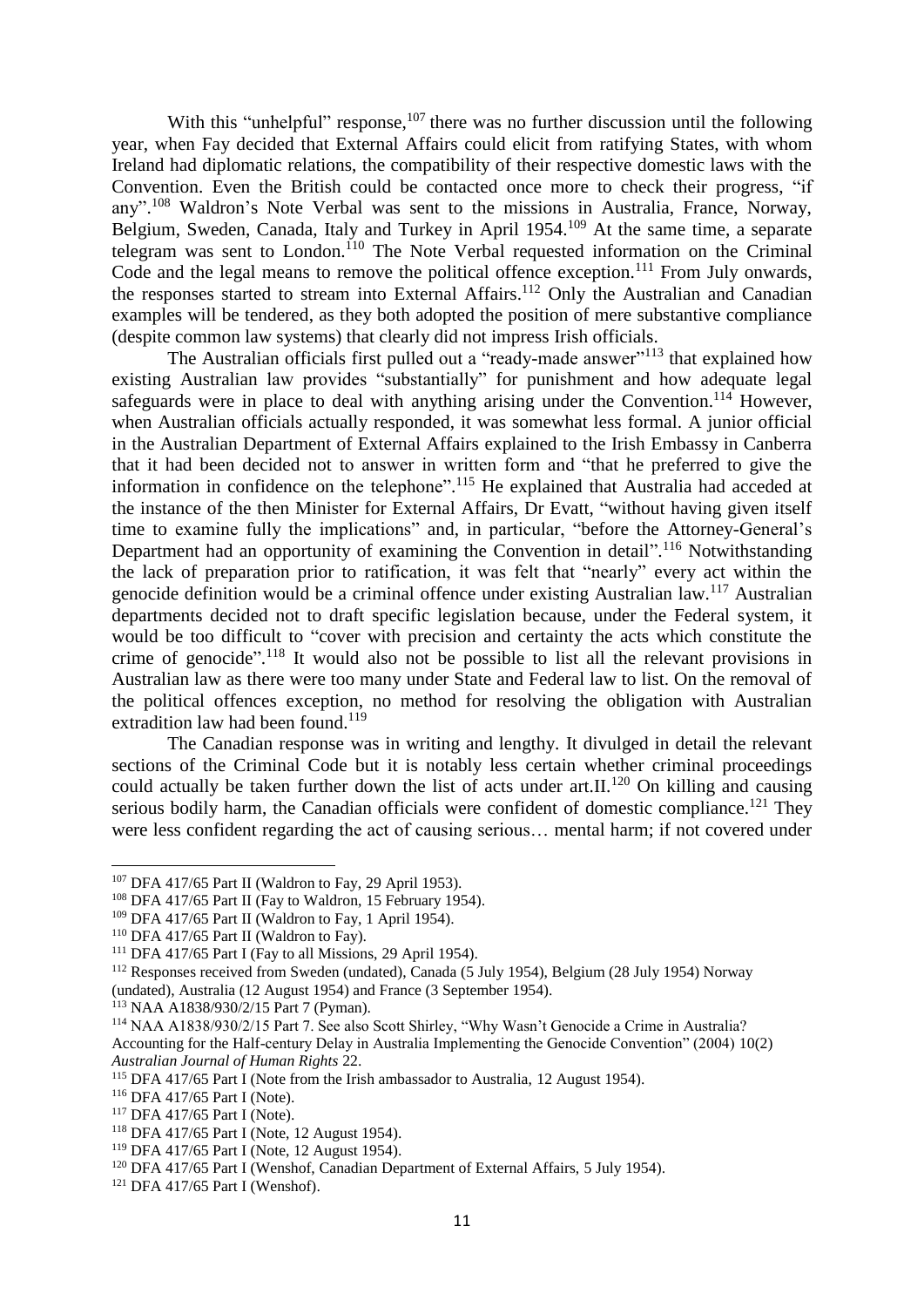assault, homicide, letters threatening to kill, letters threatening property or kidnapping, unlawful imprisonment and similar matters, it would "probably" be included within the crime of conspiring to commit an indictable offence.<sup>122</sup> On "deliberately inflicting... conditions of life...", this would "necessarily involve some form of assault".<sup>123</sup> On "forcibly transferring of children…", this would "appear to fall" under kidnapping, abduction or false imprisonment.<sup>124</sup> Notwithstanding, the Canadian Government was overall confident of its domestic law compatibility.<sup>125</sup> On the political offences exception, Canadian officials did not consider acts of genocide as political offences and, as a result, the exception did not arise.<sup>126</sup> In Dublin, this caused pause for thought as in the margin a large question mark was placed.<sup>127</sup>

Importantly, the British position came in which confirmed that little progress had been made apart from a decision at Cabinet that legislation would be required. <sup>128</sup> The attitude was that the genocide definition was "so loosely worded" as to raise doubts about how to produce a draft Bill that would be suitable for presentation to Parliament.<sup>129</sup> Another problem for the British was the removal of the political offences exception, which might oblige Britain to surrender a refugee on a charge of genocide whose "real crime was political e.g. the leader of the defeated party in a civil war". This would remove its right to grant asylum to "bona fide political refugees".<sup>130</sup> This was, however, public rhetoric, as in early 1953 the Home Office had produced three alternative bills and, by late 1953, had reduced this to one final draft. In the end, all these answers were correlated for Justice.<sup>131</sup> Although there is no evident response from Justice among the papers, Justice's position against accession was probably maintained. However, the Legal Section of External Affairs began to slowly change its position and adopted a more positive attitude towards accession if, in the event, strict compliance was guaranteed. Here, the unresolved difficulties for other common law States would not have been very reassuring. Nevertheless, given its more positive stance, External Affairs adapted its policy to the undesirability of belonging within a small minority of nonratifying States (rather than one of complete isolation).<sup>132</sup> Therefore, External Affairs continued to monitor ratifications. By the end of  $1954$  there were  $48$ ,  $133$  and this left a sufficient number of non-ratifying States to continue to delay accession.<sup>134</sup>

#### *(c) A defiant Strict Compliance position… and yet failing to legislate*

That said, success on Ireland's application for UN membership in 1955 meant that there was some brief interest in Ireland's position in early 1956. The Legal Adviser Sean Morrissey asked his officials to "not lose sight of our position" and at the earliest possibility to reconsider Justice's reasons for not acceding.<sup>135</sup> As part of this reconsideration, he queried

<sup>122</sup> DFA 417/65 Part I (Wenshof).

<sup>&</sup>lt;sup>123</sup> DFA 417/65 Part I (Wenshof). On art.IV of the Genocide Convention, "measures intended to prevent births within the group" would require some interference with the person to be prosecutable.

<sup>124</sup> DFA 417/65 Part I (Wenshof).

<sup>125</sup> DFA 417/65 Part I (Wenshof).

<sup>126</sup> DFA 417/65 Part I (Wenshof).

<sup>127</sup> DFA 417/65 Part I (Wenshof).

<sup>128</sup> DFA 417/65 Part I (Telegram, 28 July 1954).

 $129$  DFA 417/65 Part I (Telegram).

<sup>&</sup>lt;sup>130</sup> DFA 417/65 Part I (Telegram).

<sup>&</sup>lt;sup>131</sup> DFA 417/65 I (Fay to Berry in Justice, 27 August 1954).

<sup>&</sup>lt;sup>132</sup> DFA 417/65 Part II (Kennedy to Lennon).

 $133$  DFA 417/65 Part II (E. to Kennedy, 18 December 1954).

<sup>&</sup>lt;sup>134</sup> DFA 417/65 Part II (Kennedy to Lennon, 20 December 1954).

<sup>135</sup> DFA 417/65 Part II (Legal Adviser to de Paor, 23 March 1956). Sean Morrissey became Assistant Legal Adviser in 1954 and then Legal Adviser in 1955.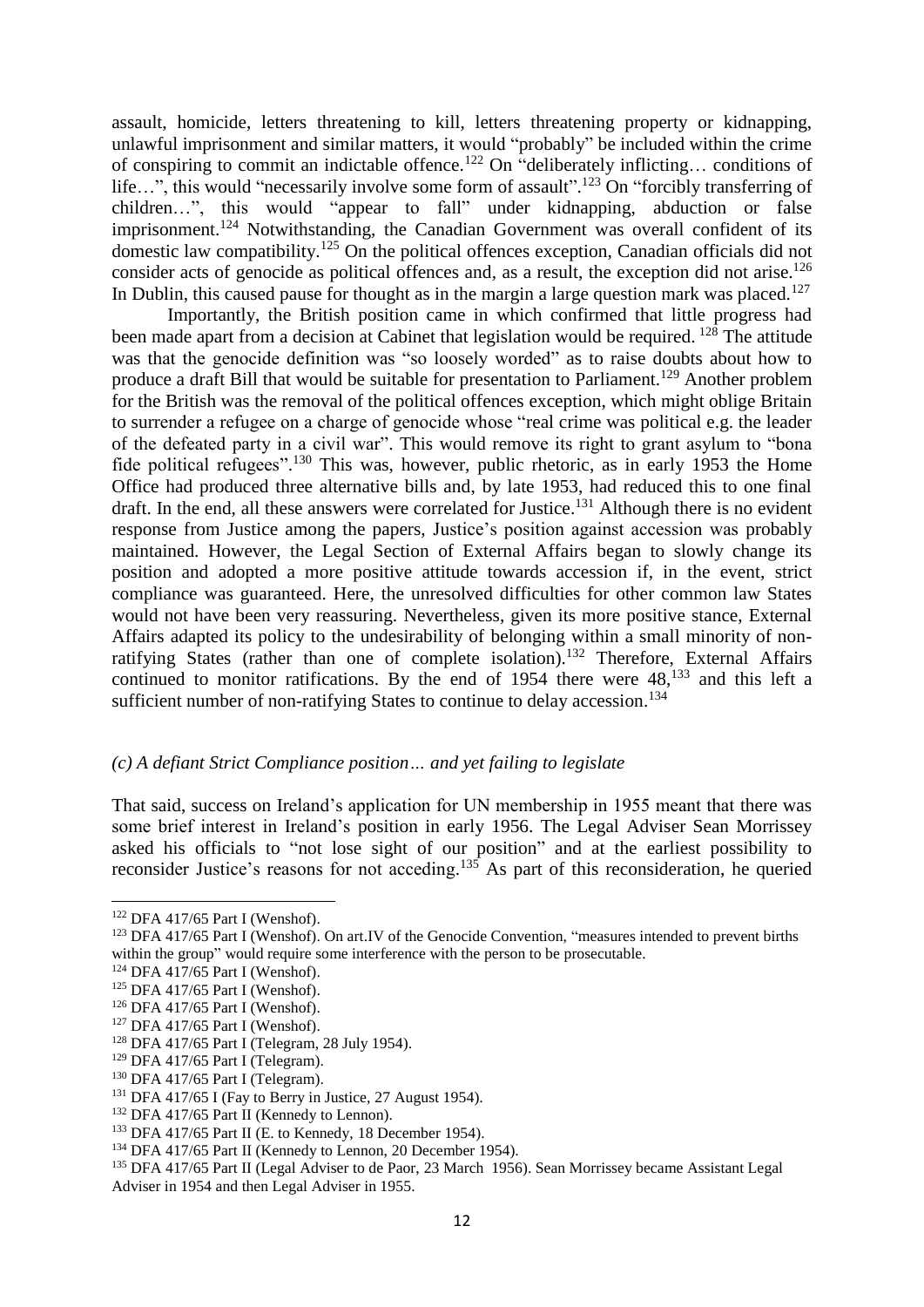whether the UK and US had acceded. However, in the end, this brief interest made little difference apart from updating the list of ratifications.<sup>136</sup> Thereafter, the file appears to have been untouched by either the Political or Legal Section until March 1959<sup>137</sup> and, even then, it was simply to update the list and pass it on to Justice.<sup>138</sup> Nothing more could be done without a new Extradition Act.<sup>139</sup> Yet uncertainty over Irish extradition law became an increasingly critical issue and provided External Affairs' with leverage over other departments. In September 1959, there was a meeting between the Minister for External Affairs, Frank Aiken, the Legal Adviser to External Affairs, Sean Morrissey, and the Attorney General.<sup>140</sup> This brought to the fore the departmental turf war between External Affairs and Justice over extradition law reform. The Attorney General believed that the Fugitive Offenders Act 1881 probably applied in Irish law as he did not consider that the 1937 Constitution would fundamentally alter the reasoning of a 1931 Irish Free State judgment.<sup>141</sup> As there had been no further extradition treaties since 1922, extradition arrangements would have to depend on the Government's attitude towards pre-1922 British concluded treaties.<sup>142</sup> The Legal Adviser complained about how the lack of extradition law reform had prevented Ireland from ratifying humanitarian Conventions, such as the four Geneva Conventions and the Genocide Convention. Despite urging Justice to complete an Extradition Act, nothing had been forthcoming. In support, the Minister for External Affairs interjected that the Fugitive Offenders Act would only resolve extradition arrangements vis-à-vis Commonwealth States but did not resolve the global question. The Attorney General understood the Irish Government's objection to the Genocide Convention to be its potential effect on its relationship with Britain, one that would oblige the Irish Government "to return fugitive offenders from the six counties" (Northern Ireland). But, he added, the political exception continued to apply and it was for Irish courts to determine if the acts of violence were political offences.<sup>143</sup> This is the first reference to a Northern Ireland dimension.

It follows, then, that the Government had decided in the early 1950s to examine the criminal and extradition codes with a view to reform. Nevertheless, since then, no progress had been made by Justice. The Legal Section of External Affairs considered itself understaffed and, this being so, the Attorney General agreed to arrange a meeting between his Office, Justice and External Affairs to see what progress could be made on the introduction of legislation.<sup>144</sup> Although there is no record of the interdepartmental meeting, a June 1960 letter to the Secretary General in Justice cites countless letters from the Legal Section concerning the need for extradition legislation and emphasising the urgency of the problem.<sup>145</sup> It stressed how Justice was aware that many States enquired regarding Ireland's position on extradition and that Ireland was now one of the few remaining States that had failed to ratify the Geneva Conventions (1949) despite the Taoiseach expressing the desire for Ireland to become a State Party.<sup>146</sup> It also stressed that the Attorney General regarded the matter as one of urgency and that the desired ratification of humanitarian Conventions necessitated urgent action.<sup>147</sup>

 $\overline{\phantom{a}}$ 

<sup>136</sup> DFA 417/65 Part II (de Paor to the Legal Adviser Morrissey, 27 April 1956).

<sup>&</sup>lt;sup>137</sup> DFA 417/65 Part II. (Morrissey to Registry, 31 July 1958).

<sup>&</sup>lt;sup>138</sup> DFA 417/65 Part II. (Morrissey to Registry).

<sup>&</sup>lt;sup>139</sup> DFA 417/65 Part II. (Morrissey to Registry).

<sup>140</sup> DFA 417/65 Part II (Report, 8 September 1959).

<sup>&</sup>lt;sup>141</sup> DFA 417/65 Part II (Report, 8 September 1959). See also Fugitive Offenders Act 1881, 44 and 45 Vic. c.57 and *State (Kennedy) v Little* (1931) I.R. 483.

<sup>142</sup> DFA 417/65 Part II (Report, 8 September 1959).

<sup>143</sup> DFA 417/65 Part II (Report, 8 September 1959).

<sup>&</sup>lt;sup>144</sup> DFA 417/65 Part II (Report, 8 September 1959).

<sup>145</sup> DFA 417/65 Part II (Morrissey to Berry, 13 June 1 1960).

<sup>&</sup>lt;sup>146</sup> DFA 417/65 Part II (Morrissey to Berry), para.3.

<sup>&</sup>lt;sup>147</sup> DFA 417/65 Part II (Morrissey to Berry), para.2.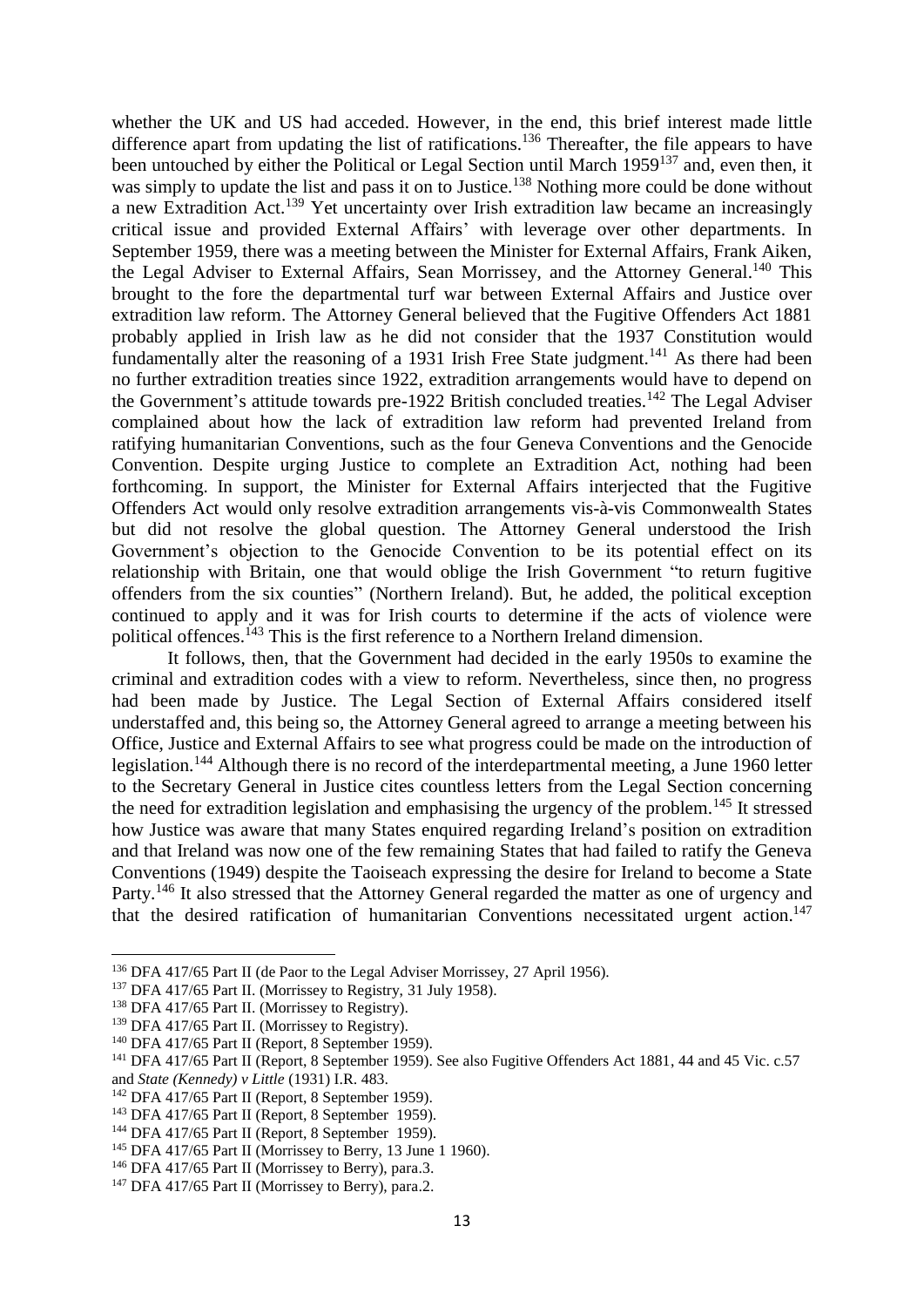Interestingly, even though the Genocide Convention was one of the prompts for law reform, the Extradition Act  $(1965)^{148}$  did not remove the political offences exception for the crime of genocide. 149

# III. WHY IRELAND DECIDED TO ACCEDE? THE INTERNATIONAL YEAR OF HUMAN RIGHTS 1968 AND THE AFTERMATH

The UN General Assembly designated 1968 as the International Year of Human Rights,<sup>150</sup> recommending that Member States should ratify all human rights Conventions before 1968.<sup>151</sup> In 1966, some officials argued that it would permit Ireland to "improve on our record in human rights".<sup>152</sup> On the Genocide Convention, the Assistant Legal Adviser Mahon Hayes pointed out that the key legal and policy obstacles remained.<sup>153</sup> The Extradition Act 1965 maintained the political offences exception for ordinary criminal offences<sup>154</sup> and the political view was to wait until Ireland was one of a small minority of non-ratifying States.<sup>155</sup> Without political leadership, nothing would be done except to continue tracking the number of ratifications.

This cut developments short until July 1967 when, it seems, enquiries were made to the Irish Permanent Mission to the UN on whether Ireland would accede.<sup>156</sup> In reply, the Legal Section's conclusions from the year before remained unchanged and, coupled with the "attitude" of Justice, accession was "extremely unlikely" until Ireland was within a small minority of non-ratifying states. <sup>157</sup> This led to further queries from the Irish Permanent Representative to the UN, Con Cremin.<sup>158</sup> Was the sole problem extradition? And did the External Affairs' minute imply that Justice "declined to insert an appropriate provision to cover the point [in the Extradition Bill]"?<sup>159</sup> It seems that Cremin was correct, because the Legal Adviser replied that the Secretary General in External Affairs had sent the Legal Section's comments on the Genocide Convention to Justice in 1962, as the latter examined its Extradition Bill.<sup>160</sup> But the Minister for External Affairs Frank Aiken had included a caveat. He was not suggesting that appropriate legislation regarding genocide was required at this time.<sup>161</sup> In other words, it was at Justice's discretion whether or not to contend with the issue. Clearly, on extradition law reform the real focus for External Affairs was on extradition arrangements in global terms and the ratification of the 1949 Geneva Conventions.

That said, Cremin also added some wry observations on the current list of ratifications. Although the current list (71 States), may appear to be still limited, he observed how this stemmed from inaction by States, predominately African, who had recently acquired their independence.<sup>162</sup> He noted that, aside from the inaction of African States, there was only

<sup>148</sup> Extradition Act (1965), Act no. 17/1965. See also ETS No. 24.

 $149$  See art. 3(1) and (2) of the European Convention on Extradition.

<sup>150</sup> UN GAOR Res. 1961 (XVIII) (12 December 1963).

<sup>151</sup> UN GAOR Res. 2081 (XX) (20 December 1968).

<sup>&</sup>lt;sup>152</sup> DFA 417/65 Part II (Minute to Legal Adviser Waldron, 30 September 1966). Waldron became Legal Adviser in 1962.

<sup>&</sup>lt;sup>153</sup> DFA 417/65 Part II (Hayes to Howard, 10 October 1966).

<sup>&</sup>lt;sup>154</sup> DFA 417/65 Part II (Hayes to Howard).

<sup>&</sup>lt;sup>155</sup> DFA 417/65 Part II (Hayes to Howard).

<sup>&</sup>lt;sup>156</sup> DFA 417/65 Part II (de Paor on behalf of Permanent Representative to the UN, Con Cremin to McCann, 31 July 1967).

<sup>&</sup>lt;sup>157</sup> DFA 417/65 Part II (Hearne to Permanent Mission to the United Nations, 31 August 1967).

<sup>158</sup> See N. Keogh, *Con Cremin: Ireland's Wartime Diplomat*, (Cork: Mercier Press, 2006).

<sup>&</sup>lt;sup>159</sup> DFA 417/65 Part II (de Paor to Waldron, 20 September 1967).

<sup>&</sup>lt;sup>160</sup> DFA 417/65 Part II (Waldron to de Paor, 27 September 1967).

<sup>161</sup> DFA 417/65 Part II (Waldron).

<sup>162</sup> DFA 417/65 Part II (Waldron).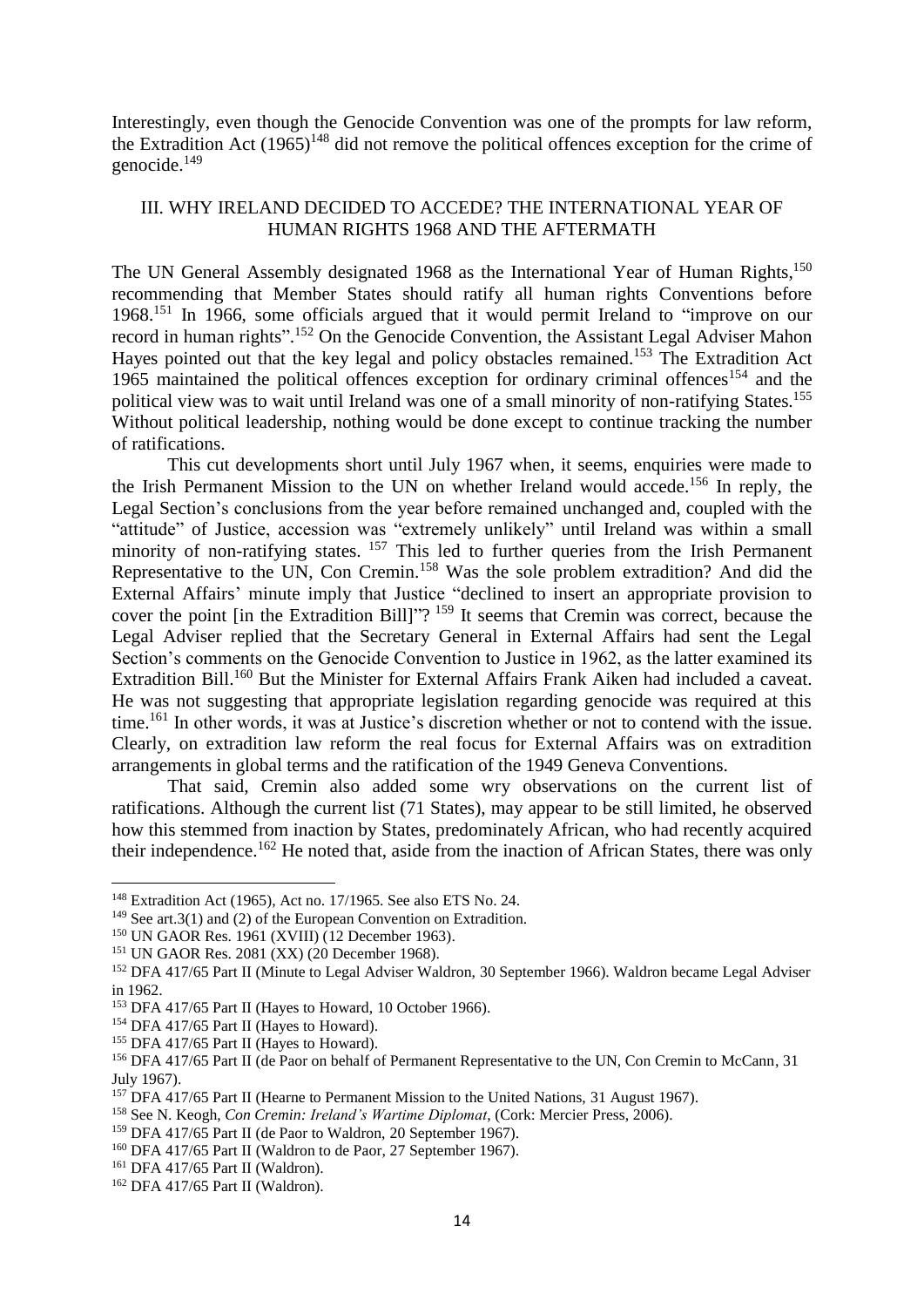a limited number of UN members that had not yet acceded. Ten were former British possessions, another a former Dutch possession (Indonesia), all of whom had recently gained independence, and then the following 10 countries: Britain, Ireland, Japan, Luxembourg, Nepal, Portugal, South Africa, Spain, Thailand and Yemen.<sup>163</sup> This showed how the gap comprising a "small minority of states" was actually narrowing a lot faster than External Affairs had fully appreciated. Cremin then quoted from an "interesting article" on the failure of successive US Presidents to secure the agreement of Congress and the Senate to accede to the Genocide Convention. <sup>164</sup> This failure to accede had caused serious embarrassment to the United States in the United Nations. <sup>165</sup> Every time the United States endorsed a particular question of human rights protection, the Soviet Union forcefully challenged the former's commitment<sup>166</sup> because the United States had failed to accede to *any* human rights treaty.<sup>167</sup> United States' pronouncements were often "branded as brazen hypocrisy" and its actual values inferred from the "kind of company we keep", that is, other non-ratifying States, such as Apartheid South Africa and Franco's Spain. <sup>168</sup> This was an obvious comparator as Ireland's human rights treaty record was nearly identical to that of the United States.<sup>169</sup> It followed that the Soviet challenge could equally cause difficulty for the Irish Permanent Mission in its pronouncements.

With the dawn of the International Year of Human Rights and Cremin's astute observations, External Affairs was anxious that an active civil society could potentially cause public embarrassment. This injected some life back into the idea of accession. In early January, the Minister for External Affairs had obviously been quizzed about accession to the Convention. Thus, Waldron advised the Secretary General that as Justice was urgently considering amendments to the Extradition Act, External Affairs should propose that they include consideration of the removal of the political offence exception for genocide.<sup>170</sup> This would permit the Minister to claim, somewhat justifiably, that the matter was under "active consideration". <sup>171</sup> On 24 January 1968, External Affairs announced its measures to mark the International Year of Human Rights. These included giving "consideration" to legal and other steps required to enable Ireland to ratify as many human rights treaties as possible, to which Ireland was not already a party.<sup>172</sup> To an astute observer, this was all but the European Convention on Human Rights (and a Council of Europe treaty). This desire to present a more positive human rights treaty record may have been inspired to some extent by contemporary events in Northern Ireland, where the Northern Ireland Civil Rights Association and other civil rights groups had begun a series of civil rights marches in the summer of 1968.<sup>173</sup>

Significantly, there was a shift in terms of political leadership in Justice in early August and the Legal Section of External Affairs was told that Justice was prepared to sponsor legislation to enable accession.<sup>174</sup> Unsurprisingly, a markedly different attitude was taken in the Justice's Memorandum for Government and this was transferred to External

<sup>&</sup>lt;sup>163</sup> DFA 417/65 Part II (Waldron (Britain, Ireland, Japan, Luxembourg, Nepal, Portugal, South Africa, Spain, Thailand and Yemen).

<sup>164</sup> W. Korey, "Human Rights Treaties: Why is the U.S. stalling", (1967) 5(3) *Foreign Affairs* 414.

<sup>165</sup> Korey, "Human Rights Treaties" (1967) 5(3) *Foreign Affairs* 414.

<sup>166</sup> Korey, "Human Rights Treaties" (1967) 5(3) *Foreign Affairs* 414 at 415.

<sup>167</sup> Korey, "Human Rights Treaties" (1967) 5(3) *Foreign Affairs* 414 at 415.

<sup>168</sup> Korey, "Human Rights Treaties" (1967) 5(3) *Foreign Affairs* 414 at 415.

<sup>&</sup>lt;sup>169</sup> The European Convention on Human Rights was ratified in February 1953 and the Convention on the Elimination of Racial Discrimination was signed in 1968.

<sup>&</sup>lt;sup>170</sup> DFA 417/65 Part II (Waldron to McCann, 11 January 1968).

<sup>171</sup> DFA 417/65 Part II (Waldron to McCann). See also AGO 2006/40/335 (M. Hayes to P. Berry, 29 January 1968 and Hayes to Attorney General, 29 January 1968).

<sup>&</sup>lt;sup>172</sup> DFA 417/65 Part II (Waldron to McCann).

<sup>173</sup> T. Hennessy, *A history of Northern Ireland: 1920-1966,* (London: MacMillian, 1997), p.138.

<sup>&</sup>lt;sup>174</sup> DFA 417/65 Part II (Hayes to Justice, 9 August 1968).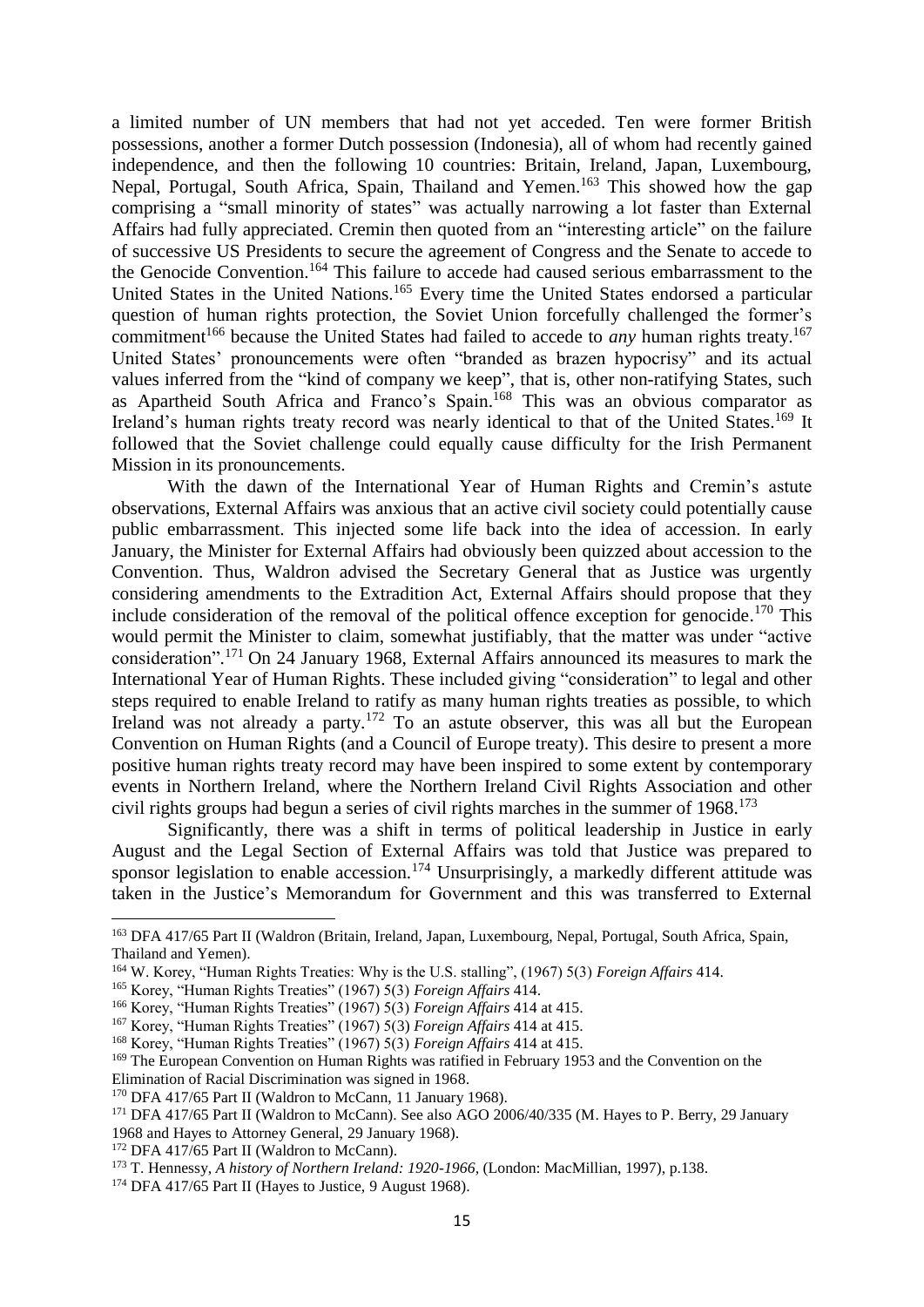Affairs in November and travelled through the Legal and Political Sections.<sup>175</sup> This memorandum was conciliatory and portrayed a sense of urgency to accede. It emphasised Ireland's isolation as a non-party State; "many States, including most of the States of Western Europe", excluding Ireland and the United Kingdom.<sup>176</sup> Ireland, it suggested, must move swiftly as the Minister for External Affairs wants Ireland to accede during the International Year of Human Rights and the British Cabinet have now produced a bill.<sup>177</sup> However, Justice sought to allay any fears of Cabinet Ministers given the "imprecise" genocide definition and the probable dispute over its correct interpretation. Such difficulties were of little import as Ireland would never be "embarrassed" by the Convention.<sup>178</sup> The Genocide Bill would simply criminalise acts of genocide under art.II which would carry a maximum sentence of life-imprisonment for murder and 14 years for all other offences. It would remove the political offences exception and require the Attorney General's consent for any proceedings undertaken.<sup>179</sup> It is interesting that no comment was made on the precondition of the AG's consent, given the general recognition that "acts of genocide would almost invariably occur with connivance of the government".<sup>180</sup> Finally, criminalising the modes of liability<sup>181</sup> would be undertaken only if deemed necessary.<sup>182</sup> Therefore, Waldron's uncertainty was not shared as sharply by Justice. There were no observations from External Affairs as the proposed Bill would implement most of the provisions of the Genocide Convention into law when enacted.<sup>183</sup> On 26 November, the Cabinet approved the Minister for Justice's general scheme and authorised drafting.<sup>184</sup>

## *(a) Why a continuing delay? Interdepartmental "turf wars" and inertia*

After the Irish Cabinet decision, the Attorney General was asked to arrange for the drafting of the Genocide Bill and a photostat of the recently enacted British Bill was included for inspiration.<sup>185</sup> Nevertheless, the sense of urgency had subsided considerably, owing in some part to its being close to the end of the International Year of Human Rights. It was no longer "practicable" to enact the Genocide Bill by the end of the year.<sup>186</sup> But Justice had since discovered that External Affairs would be satisfied by conveying to the United Nations how Ireland was preparing the necessary legislation.<sup>187</sup> Notwithstanding, the Parliamentary Draftsman undertook the work within a month and sent the draft Bill to the Attorney General,<sup>188</sup> who forwarded it immediately to Justice.<sup>189</sup> Following this, there is no further development until November 1969. This can probably be explained by the deepening crisis in Northern Ireland and the intense schism within the Irish Cabinet over whether to pursue

<sup>&</sup>lt;sup>175</sup> DFA 417/65 Part II (Hayes to Justice).

<sup>176</sup> AGO 2006/40/335 (Justice Memorandum, 15 November 1968, para.1).

<sup>&</sup>lt;sup>177</sup> AGO 2006/40/335 (Justice Memorandum).

<sup>178</sup> AGO 2006/40/335 (Justice Memorandum).

<sup>179</sup> AGO 2006/40/335 (Justice Memorandum, Appendix I).

<sup>180</sup> Simpson, "Britain" (2002) 73(1) *British Yearbook of International Law* 5 at 62.

<sup>&</sup>lt;sup>181</sup> Art.III provides for (b) conspiracy to commit genocide, (c) direct and public incitement to commit genocide and (d) attempt to commit genocide.

<sup>182</sup> AGO 2006/40/335 (Justice Memorandum, Appendix I).

<sup>&</sup>lt;sup>183</sup> AGO 2006/40/335 (Justice Memorandum, Appendix I).

<sup>184</sup> AGO 2006/40/335 (O'Nolan to Berry, 26 November 1968).

<sup>185</sup> AGO 2006/40/335 (Berry to Attorney General, 2 December 1968).

<sup>&</sup>lt;sup>186</sup> AGO 2006/40/335 (Berry to Attorney General).

<sup>187</sup> AGO 2006/40/335 (Berry to Attorney General).

<sup>188</sup> AGO 2006/40/335 (Assistant Parliamentary Draftsman, to Attorney General, 3 January 1969).

<sup>&</sup>lt;sup>189</sup> AGO 2006/40/335 (Attorney General to Berry, 6 January 1969).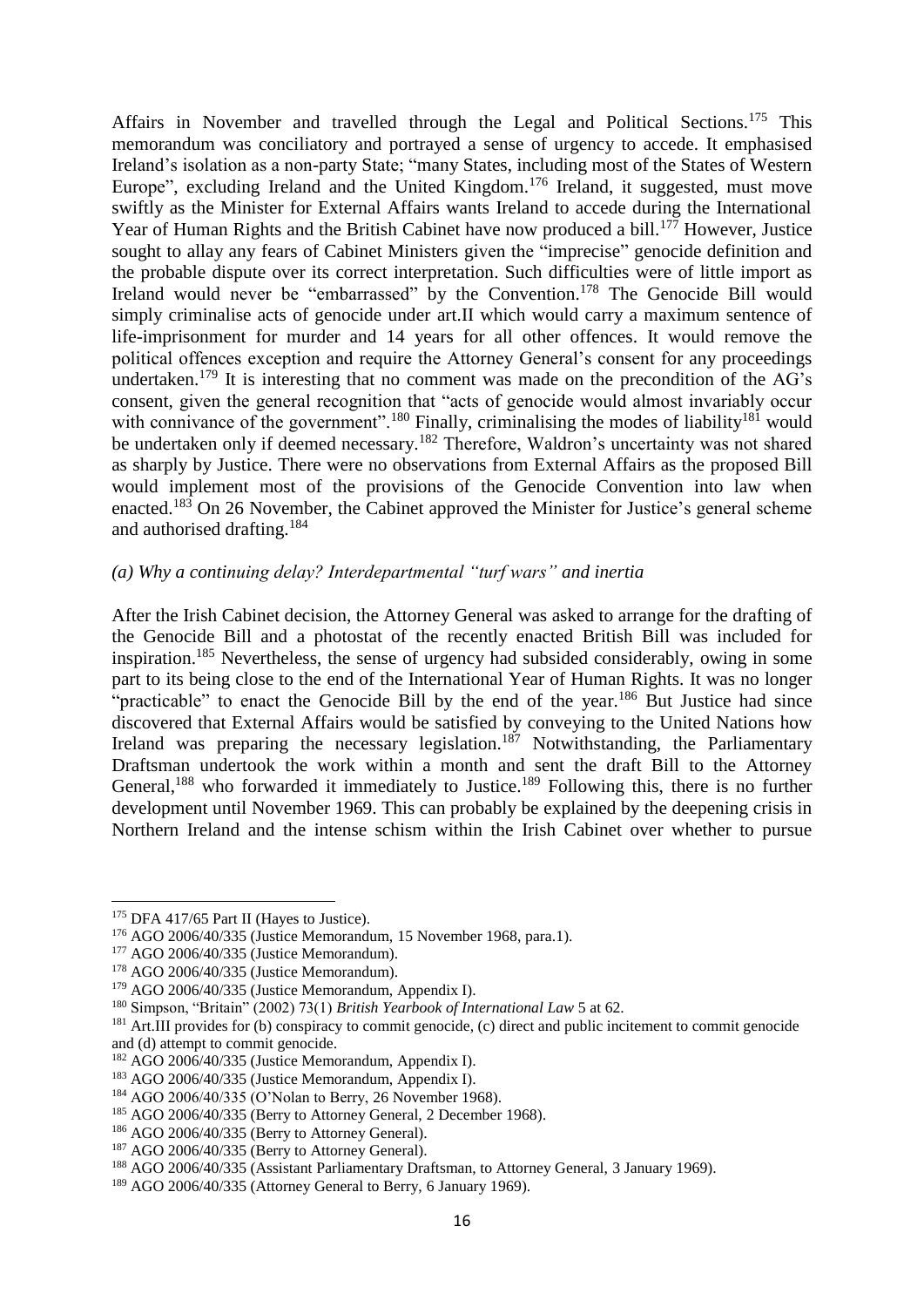political avenues only or to include a military response. <sup>190</sup> This schism became more acute after the violence of the "Battle of the Bogside" in August 1969 and the deployment of the British Army to support the Stormont administration.<sup>191</sup> As part of maintaining a "peaceful" approach", the Irish Defence Forces were ordered to establish field hospitals along the border and the Taoiseach made a televised address calling for a UN peacekeeping force. In fact, the Minister for Foreign Affairs was dispatched to try (unsuccessfully) to secure an item on the UN Security Council and General Assembly agendas.<sup>192</sup>

That said, Cabinet approval of a Genocide Bill was a convenient truth on which to pivot the credibility of the celebration of the International Year of Human Rights. Consequently, the Minister for External Affairs trumpeted the Cabinet's approval for accession in his foreign policy speech to Parliament.<sup>193</sup> Notwithstanding, the Irish Permanent Mission to the United Nations and certain embassies still kept a watchful eye on the number of ratifications to keep up the pressure. De Paor, in the Irish Permanent Mission, noted that Britain became the 75th State Party on 30 January 1970,<sup>194</sup> while Swift, in the Irish Embassy in Canada, described the passage of the Canadian hate propaganda and genocide legislation in the Canadian House of Commons.<sup>195</sup> All this information was forwarded to Justice yet no response from Justice was forthcoming from April to the end of August 1970. At this point, the Assistant Legal Adviser, Mahon Hayes, discussed the matter with Mr Olden from Justice, who could not understand or explain the delay. When further enquiries were made on Mahon Hayes' behalf, no response was forthcoming. This led Mahon Hayes to request External Affairs' staff to send a series of pointed reminders to Justice between October 1970 and January 1971.<sup>196</sup> Justice's silence may have had to do with more pressing matters at the end of 1970, that is, its entanglement in the infamous Arms Trial, where the Minister for Justice and other Cabinet Ministers were on trial for allegedly having organised a plot to smuggle arms for the Provisional IRA campaign.<sup>197</sup>

Pressure began to intensify from early 1971 as status-oriented concerns became a critical issue. The Irish Permanent Mission reported that the United States might become a State Party because the Sub-Committee of the Senate's Foreign Relations Committee was considering placing the Convention before the plenary Senate.<sup>198</sup> This made it appear that Ireland was losing all her influential friends among the non-ratifying States. Nevertheless, a whole year passed, with newly-named Foreign Affairs<sup>199</sup> reminding Justice in November  $1971^{200}$  and January  $1972^{201}$  There is clear frustration at Justice's inertness in Foreign Affairs' correspondence in January and February 1972, particularly as Foreign Affairs started to look at their future EEC partners and wished to concur with their position. At that time, the

1

<sup>198</sup> DFA 417/65 Part II (de Paor to McCann, 27 January 1971).

<sup>190</sup> M. Kennedy, *Division and Consensus: the politics of cross-border relations in Ireland 1925-1969,* (Dublin: Institute of Public Administration, 2000), p.328.

<sup>191</sup> See P. Rose, *How the Troubles came to Ireland,* (Basingstoke: Palgrave, 2001) and R. Fanning, "Playing it Cool: The Response of the British and Irish Governments to the Crisis in Northern Ireland 1968–1969" (2001) 12 *Irish Studies in International Affairs* 57.

<sup>192</sup> See N. Dorr, "1969: A United Nations peacekeeping force for Northern Ireland?", Kennedy and McMahon (eds), *Obligations and Responsibilities* (Dublin: Institute of Public Administration, 2005).

<sup>&</sup>lt;sup>193</sup> 241 *Dáil Éireann*, Col.1897 (28 October 1969) Minister for External Affairs Dr Hillery.

<sup>&</sup>lt;sup>194</sup> DFA 417/65 Part II (de Paor to Waldron, 4 February 1970).

<sup>195</sup> DFA 417/65 Part II (Swift to Dublin, 29 April 1970).

<sup>196</sup> DFA 417/65 Part II (Letters 9 October 1970, 27 October 1970, 12 January 1971 and 15 January 1971).

<sup>197</sup> See J. O'Brien, *The Arms Trial* (Dublin: Gill and Macmillian, 2000) and B. Hanly and S. Millar, *The Lost Revolution: The Story of the Official IRA and the Workers' Party* (Dublin: Penguin, 2009).

<sup>&</sup>lt;sup>199</sup> See External Affairs (Alternation of Name of Department and Title of Minister) Order 1971. See Statutory Instrument No. 158/1971.

<sup>200</sup> DFA 417/65 Part II (External Affairs to Berry, 29 November 21971).

<sup>201</sup> DFA 417/65 Part II (Letter to Durnin, 24 January 1972).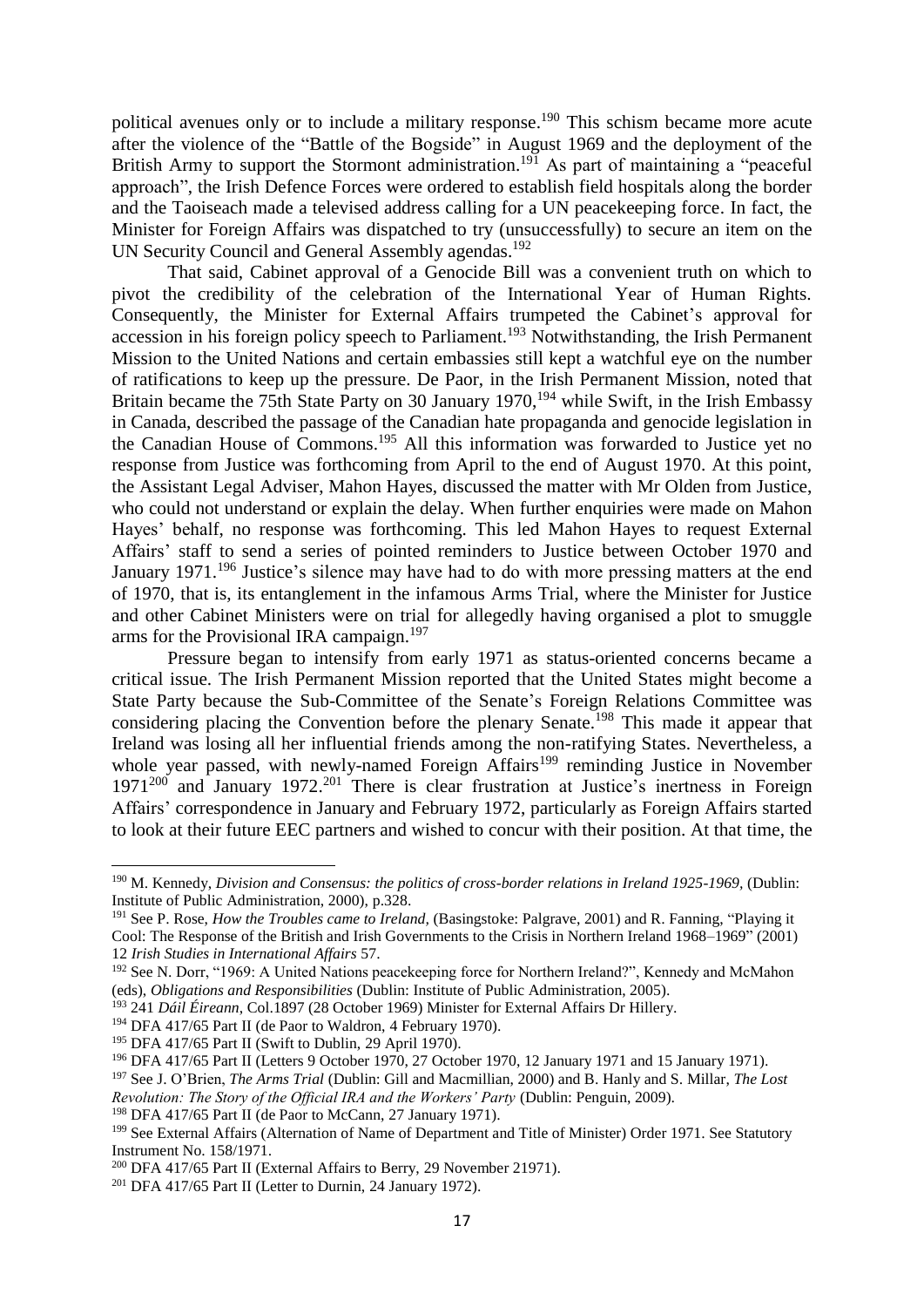Political and Legal Sections were involved in the enormous undertaking of negotiating Ireland's accession to the EEC, which led to the signature of the accession treaty in January 1972.<sup>202</sup> James Sharkey explained to the Assistant Secretary of Foreign Affairs that the general feeling of the Political Section was "that Ireland should not lag behind her future European Economic Community partners on matters of this kind". <sup>203</sup> If the EEC Member States had shown "little interest" in ratifying the Genocide Convention, Sharkey considered this to be a different matter entirely.<sup>204</sup>

Research indicated that, within the 75 States Parties, all Western European States had acceded, except Ireland, Luxembourg, Portugal, Malta and New Zealand. <sup>205</sup> Within the 10 EEC Member States, Ireland and Luxembourg were the only non-ratifying States.<sup>206</sup> Keating advocated that Justice should be again alerted to the Foreign Affairs position, that it would be undesirable for Ireland to be among a small minority of non-ratifying States.<sup>207</sup> Thus, geographical proximity was critical for the Political Section at this point and, given Ireland's EEC partners' near universal acceptance of the norm, Ireland should follow suit. Another dimension was "the situation in Northern Ireland",<sup>208</sup> which implies that the Political Section (clearly without legal analysis) considered the possibility of invoking the Genocide Convention against the United Kingdom over killings of members of the nationalist (Catholic) community by British security forces in Northern Ireland. The involvement of the Political Section meant significantly that there were more voices pushing for accession than the Legal Section and the Irish Permanent Mission to United Nations. <sup>209</sup> Notwithstanding, from February 1972 to 1973, there was no Foreign Affairs reprimand of Justice's slowness. But Foreign Affairs had three major political issues to contend with at the time—its response to the conflict in Northern Ireland, the fractious Anglo-Irish relationship and Ireland's membership of the EEC.

#### *(b) Critical influence of UN Human Rights Programmes*

Political leadership and interest groups played a greater role from the end of 1972 onwards. In Parliament, Dr O'Connell asked whether the Government intended to ratify the International Covenant on Civil and Political Rights<sup>210</sup> and this reopened an old wound about Ireland's human rights image. In response, Foreign Affairs turned back to a convenient preprepared option, the Genocide Bill. They were told that the Minister for Justice hoped to introduce the Bill before the Summer Recess.<sup>211</sup> With an election and Government change in March 1973, the new Minister for Foreign Affairs Garret Fitzgerald was even more eager to make progress. An opportune prompt was provided by the 25th anniversary of the Universal

<sup>&</sup>lt;sup>202</sup> Treaty relative to the accession to the European Economic Community, Official Journal L73 of 27 March 1972. See also art.2 of the Accession Treaty (entering into force in January 1973).

<sup>203</sup> DFA 417/65 Part II (Sharkey to Keating, 25 January 1972). James A. Sharkey joined Foreign Affairs in 1970 as Third Secretary, becoming First Secretary in the Political Section from 1971 to 1974, including acting as a delegate to the Conference on Security and Cooperation in Europe. He was later Ambassador to Australia, Japan, Denmark, Russia and Switzerland. He was also appointed as Permanent Representative to the Council of Europe, Strasbourg.

 $204$  DFA 417/65 Part II (Sharkey to Keating).

<sup>&</sup>lt;sup>205</sup> DFA 417/65 Part II (Keating to McColgan, 25 January 1972).

<sup>&</sup>lt;sup>206</sup> DFA 417/65 Part II (Keating to McColgan).

<sup>&</sup>lt;sup>207</sup> DFA 417/65 Part II (Keating to McColgan).

<sup>208</sup> DFA 417/65 Part II (External Affairs to Justice,28 January 1972).

<sup>209</sup> DFA 417/65 Part II (McColgan to Durnin, 25 January 1972).

<sup>210</sup> 264 *Dáil Éireann Debates*, Col.1142 (12 December 1972). Dr John O'Connell was Fianna Fáil TD for

Dublin South Central from 1965 to 1997, with the exception of the period 1987–1992 when he was nominated by the Taoiseach to Seanad Éireann.

 $211$  DFA 417/65 Part II (Justice to Foreign Affairs, 1 February 1973).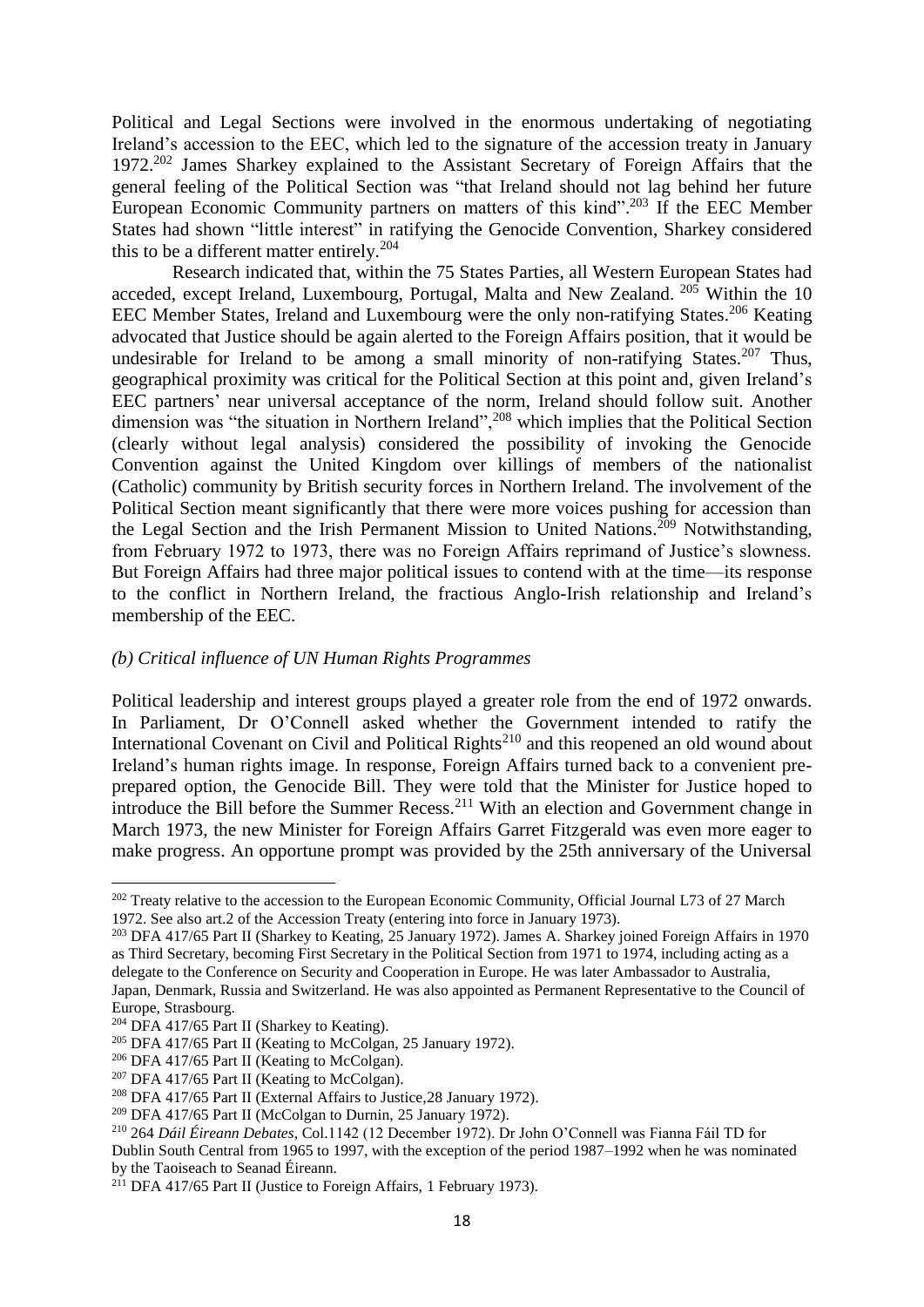Declaration of Human Rights in 1973, a new UN mark of encouragement.<sup>212</sup> Garret Fitzgerald wanted a "strong effort" to ratify as many Human Rights Conventions as possible.<sup>213</sup> He told Justice that the Government (in particular Foreign Affairs) had been "under considerable pressure" from NGOs and private organisations and, as a result, the Minister was "particularly anxious" that the Government pursue this policy.<sup>214</sup> Although the final draft of Fitzgerald's letter is missing, it seems probable that he advocated urgent action by Justice. However, Justice's reply raised further confusion over doctrinal law and this delayed matters further. Justice asked about military court jurisdiction and the Legal Section in Foreign Affairs had to research the issue. <sup>215</sup> The International Organisations Section stressed the desirability of disposing the matter "speedily, in order not to give… Justice an excuse for further delay".<sup>216</sup> Research by the Assistant Legal Adviser Charles Lysaght took two months because the relevant files were "rescued from the Registry only after a month's search".<sup>217</sup> His research revealed that the Geneva Conventions Bill was submitted to Cabinet without any observations from the Department of Defence and with no reference to courts martial among Justice's observations.<sup>218</sup> Rather the Bill had been "prepared in great haste" at the behest of the Taoiseach and it was "not inconceivable" that the issue was overlooked.<sup>219</sup> Foreign Affairs passed on Lysaght's research to Justice, agreeing that clarification was desirable. Justice must have clarified this internally as the Genocide Bill extended the jurisdiction of military courts to genocide. $^{220}$ 

In the end, the frame of the 1973 Bill was very similar to the 1969 Memo for Government and, in turn, this accorded in general with Waldron's suggestions in 1953. This being so, the 1973 Bill criminalised the acts under art. If of the Convention,  $221$  with the same sentencing maximums as the 1969 Memo.<sup>222</sup> Criminal jurisdiction was extended to the Central Criminal Court<sup>223</sup> and criminal proceedings could be instituted only by or with the consent of the Attorney General.<sup>224</sup> Genocide was also deemed an offence against military law by amending the Defence Act  $(1954)^{225}$  and military jurisdiction was extended to genocide.<sup>226</sup> Lastly, the main stumbling block, genocide and associated ancillary offences would not be considered as political offences for the purposes of the Extradition Act 1965.<sup>227</sup> In a related vein, the rule of double criminality in extradition law was also excluded.<sup>228</sup> With the Genocide Bill completed, Justice submitted its Memorandum for Government in September.<sup>229</sup> The memo stressed Ireland's isolated position; Great Britain and most Western European States were already States Parties.<sup>230</sup> It also stressed that the Minister for Foreign Affairs was eager to accede during the 25th Anniversary of the Universal Declaration of

<sup>214</sup> DFA 417/65 Part II (Draft letter).

<sup>212</sup> DFA 417/65 Part II (Draft letter to Finance, Justice and Health).

<sup>213</sup> DFA 417/65 Part II (Draft letter to Finance, Justice and Health).

<sup>215</sup> DFA 417/65 Part II (Lysaght to Legal Adviser, 11 June 1973).

<sup>216</sup> DFA 417/65 Part II (de Paor to Hayes, 30 April 1973).

<sup>&</sup>lt;sup>217</sup> DFA 417/65 Part II (Lysaght to Hayes, dated 11 June 1973).

<sup>218</sup> DFA 417/65 Part II (Lysaght to Hayes).

<sup>219</sup> DFA 417/65 Part II (Lysaght to Hayes).

 $220$  DFA 417/65 Part II (Reply to Justice, 18 June 1973).

<sup>&</sup>lt;sup>221</sup> DFA 417/65 Part II (Memorandum, para.5. Art.2(1) of the Genocide Bill (1973).

<sup>&</sup>lt;sup>222</sup> DFA 417/65 Part II (Memorandum, para.5. Art.2(2)(a).

<sup>&</sup>lt;sup>223</sup> DFA 417/65 Part II (Memorandum, para.5. Art.  $2(4)$ .

<sup>224</sup> DFA 417/65 Part II (Memorandum, para.5. Art.2(3).

<sup>225</sup> DFA 417/65 Part II (Memorandum, para.5. Art.4.

<sup>226</sup> DFA 417/65 Part II (Memorandum, para.5.Art.5.

<sup>&</sup>lt;sup>227</sup> DFA 417/65 Part II (Memorandum, para.5. Art.3(1).

<sup>&</sup>lt;sup>228</sup> See s.3(2) of the Genocide Act 1973, No.28 of 1973.

<sup>&</sup>lt;sup>229</sup> DFA 417/65 Part II (Memorandum, para.1).

<sup>230</sup> DFA 417/65 Part II (Memorandum, para.2.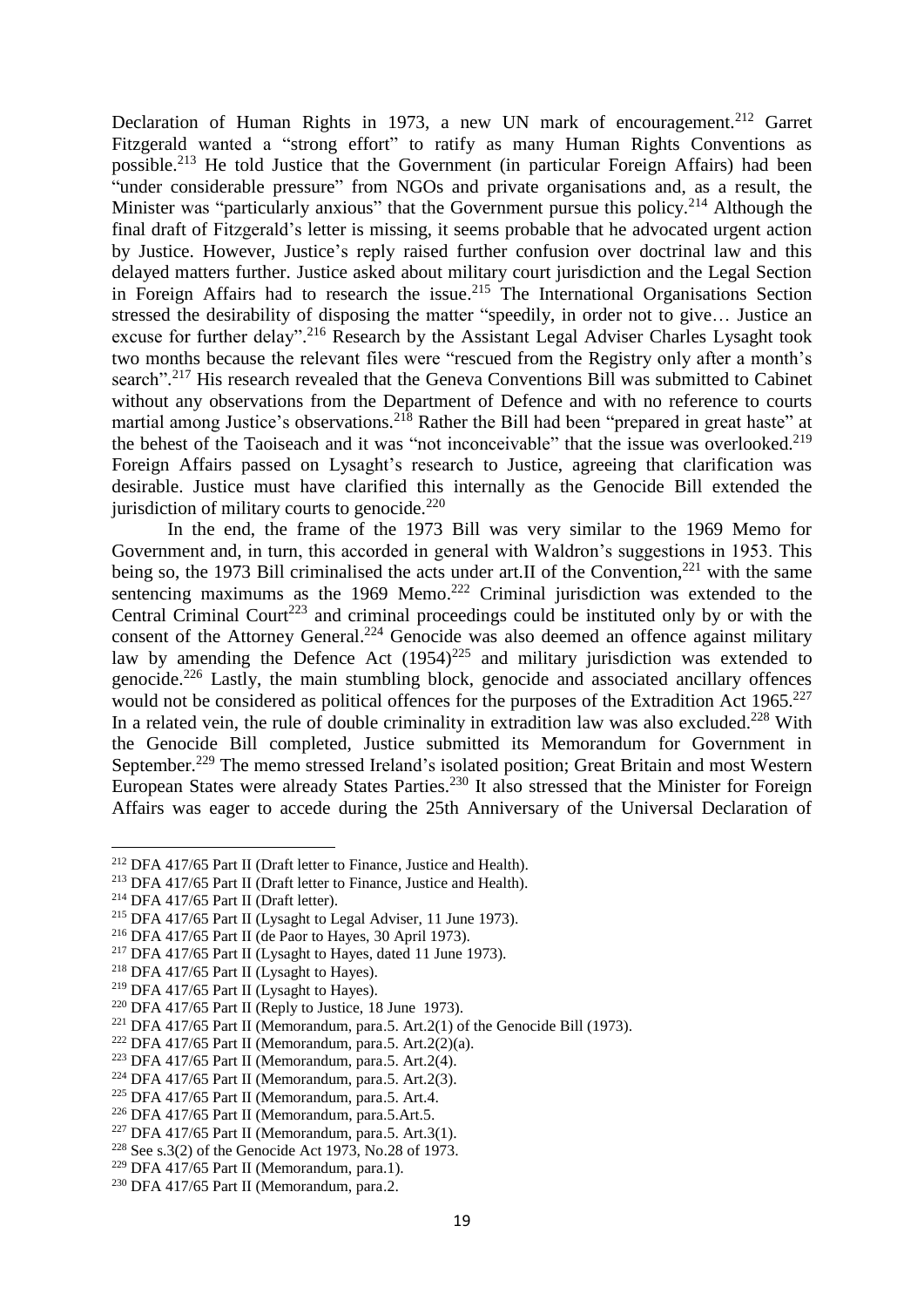Human Rights.<sup>231</sup> At the Cabinet meeting on 11 October, the Government approved the Genocide Bill and authorised the Minister for Justice to introduce the Bill to the Dáil.<sup>232</sup> The Bill was passed through both Houses of the Oireachtas without objection despite introducing a number of critical changes in Irish law.<sup>233</sup> The Genocide Act was then signed into law on 19 December 1973, just in time to fulfil the Minister for Foreign Affairs' policy and improve the Government's image on human rights treaty acceptance.<sup>234</sup> One immediate benefit of the Genocide Act was that Foreign Affairs could reply more meaningfully to a recent questionnaire for the UN Study on the Prevention and Punishment of Genocide. Ireland had enacted the Genocide Act 1973, would accede shortly and there had been no prosecutions yet under the Act.<sup>235</sup>

#### *(c) More interdepartmental "turf wars" and inertia*

The next move was to secure Cabinet approval for the instrument of ratification. Preparation included an update of the number of States Parties, with heavy emphasis being placed on the numbers of Western European States.<sup>236</sup> It also involved coaxing other departments to respond to the draft Memorandum of Foreign Affairs. This time, it was the Attorney General's Office that stalled matters. Requests for its observations were sent by Foreign Affairs on 3 May,  $^{237}$  11 June,  $^{238}$  17 July,  $^{239}$  21 August<sup>240</sup> and 21 October 1974.<sup>241</sup> On 29 September 1975, Foreign Affairs wrote a curt note to the Attorney General's Office to deal with the matter "on a priority basis".<sup>242</sup> Assistant Legal Adviser Declan Quigley replied with a short handwritten note explaining that the delay was due to s.3(1) of the Genocide Act (the removal of the political offence exception) without any further elaboration.<sup>243</sup> It is unclear what the problem was exactly, especially when on review on the same day both Declan Quigley and the Attorney General Declan Costello concluded that the Genocide Act 1973 permitted accession.<sup>244</sup> Unfortunately, the Attorney General's advice has not been kept.<sup>245</sup> With the Attorney General's support and no objection from Justice or Finance, Foreign Affairs could finalise its memorandum, which was submitted to Cabinet on 23 December.<sup>246</sup>

The final memorandum explained how the delay in accession was due to difficulties involving the giving of legislative effect to the definition of genocide, drafted in "very wide terms" and the caution over removing the political offence exception.<sup>247</sup> It then highlighted how the previous Government approved the drafting of necessary legislation in November 1968, "mindful of the impression of lack of respect for the objects of the Convention to

<sup>&</sup>lt;sup>231</sup> DFA 417/65 Part II (Memorandum, para.2.

<sup>232</sup> DT 2004/20/1 (Cabinet Minutes, 16 October 1973).

<sup>233</sup> See 268 *Dáil Éireann*, Cols 498–513 (24 October 1973) and 76 *Seanad Éireann*, Col.59 (11 November 1973) and Col.272 (14 November 1973).

<sup>&</sup>lt;sup>234</sup> DFA 417/65 Part II (Note from Regan to McNicholas, 19 December 1973).

<sup>235</sup> DFA 417/65 Part II (Justice to Foreign Affairs, 22 May 1974).

<sup>236</sup> DFA 417/65 Part II (Draft Memorandum, January 1974).

<sup>237</sup> AGO 2006/40/335 (External Affairs to Attorney General Costello, 3 May 1974).

<sup>238</sup> AGO 2006/40/335 (External Affairs to Attorney General, 21 August 1974) (noting 11 June and 17 July letters).

<sup>239</sup> AGO 2006/40/335 (External Affairs to Attorney General).

<sup>240</sup> AGO 2006/40/335 (External Affairs to Attorney General).

<sup>241</sup> AGO 2006/40/335 (External Affairs to Attorney General, 21 October 1974).

 $242$  AGO 2006/40/335 (McCann to Attorney General, 2 September 1975).

 $243$  AGO 2006/40/335 (Quigley to Attorney General, 7 October 1975).

<sup>&</sup>lt;sup>244</sup> AGO 2006/40/335 (Quigley to Attorney General) and (Handwritten by Attorney General, 13 October 1975).

<sup>&</sup>lt;sup>245</sup> AGO 2006/40/335 (Attorney General to Foreign Affairs, October 14<sup>th</sup> 1975).

 $246$  DFA 417/65 Part II (Memorandum, 23 December 1975, para.1).

<sup>&</sup>lt;sup>247</sup> DFA 417/65 Part II (Memorandum, para.2.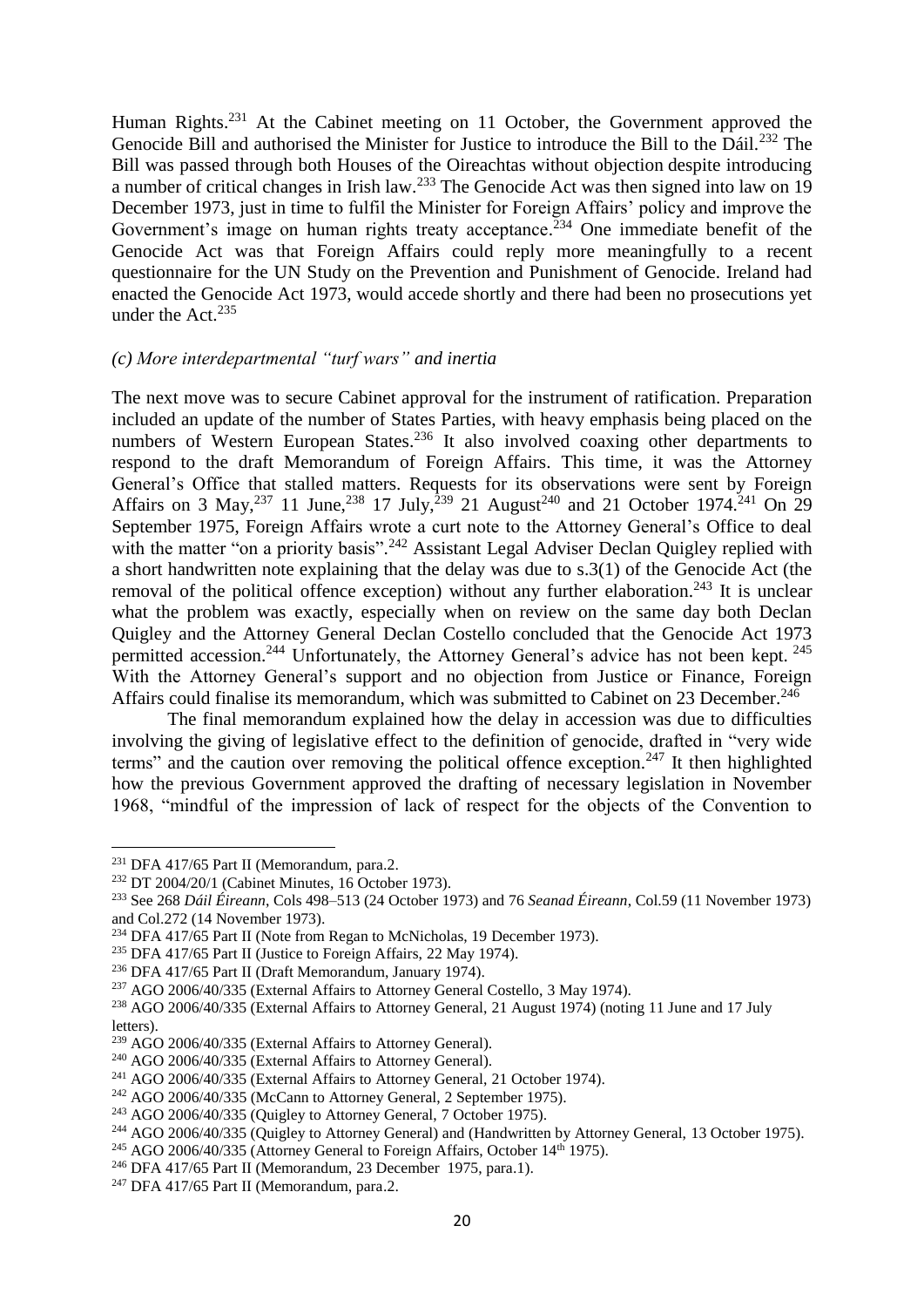which our continued non-accession could give rise".<sup>248</sup> A draft Memorandum of May 1974 spoke more plainly. There was hesitancy in the light of Ireland's refusal to surrender war criminals after World War II and an objection to countenancing the extradition of political offenders.<sup>249</sup> A handwritten version of this draft Memorandum referred to a "radical departure" from Ireland's previous policy.<sup>250</sup> As noted earlier by this writer, the "vagueness" of the genocide definition was never the critical stumbling block. Rather, once the "radical departure" from previous policy was chosen, the previous Government (in particular Justice) assumed that the Convention would never be actually invoked in Ireland in any case. On 9 January 1976, the Cabinet agreed to permit the Minister for Foreign Affairs to accede<sup>251</sup> and on 2 February 1976 Ireland deposited her instrument of ratification, without reservations, to the United Nations Secretary General Kurt Waldheim.<sup>252</sup>

#### **CONCLUSION**

Ireland's delayed accession demonstrates the untidiness of state practice—a "messy" jumble of persuasion, status-oriented concerns, material interest, bureaucracy, political leadership and doctrinal law.<sup>253</sup> The writer observed that Irish government departments maintained a unified position that strict compliance with domestic law was necessary and, in general, that they were agreed on doctrinal law concerns. The major stumbling block was the uncertainty over compatibility with domestic extradition arrangements. This was particularly challenging as Irish officials were uncertain whether the 1870 British Extradition Act had survived the 1937 Constitution. Quietly, officials read the removal of the political offences exception as a "radical departure" from Ireland's post-World War II policy. Given the legal (and political) difficulties, there was little political leadership on this major stumbling block until 1968, when External Affairs sought to exhibit a positive human rights treaty image. In fact, External Affairs had earlier only causally mentioned the issue to Justice when Justice was completing its Extradition Bill and ultimately it was unaddressed by the Extradition Act 1965. It has also been noted that most Irish officials were agreed that the Convention was politically useless and thereby agreed more fundamentally about "what the function of the Convention really was", that is, as "symbolic" rather than "practical, to deter future acts of genocide".<sup>254</sup> It is also evident that External (later Foreign) Affairs was acutely influenced by status-oriented concerns. Its officials periodically updated the account of ratifications and later changed the original interdepartmental policy of complete isolation into an External Affairs policy of a "small minority of non-ratifying states". In the end, they successfully persuaded Justice and the Attorney General's Office to follow their preferred policy, arguing that Ireland's standing within regional and global communities was critical and dependent on a more positive human rights treaty image. It was further noted by the writer that while domestic interests groups played a very limited role until the 1970s, political pressure exerted by them was useful for coaxing other departments and, ultimately, the Cabinet to follow Foreign Affairs' policy. Finally, despite political leadership from Foreign Affairs (and Governmental change), Justice and later the Attorney General's Office engaged in "familiar paper shuffling tactics"<sup>255</sup> that delayed the completion of the Genocide Bill and, in turn, the

 $\overline{a}$ 

<sup>248</sup> DFA 417/65 Part II (Memorandum, 23 December 1975, para.3).

<sup>249</sup> DFA 417/65 Part II (Draft Memorandum, May 1974, para.2).

 $250$  DFA 417/65 Part II (Draft Memorandum, May 1974).

<sup>251</sup> AGO 2006/40/335 (Secretary to the Government to the Minister for Foreign Affairs, cc'd to the Attorney General).

<sup>&</sup>lt;sup>252</sup> DFA 417/65 Part II (Instrument of Accession, 2 February 1976).

<sup>253</sup> Alvarez, "Socialize?" (2004) 54 *Duke Law Journal* 961 at 968.

<sup>254</sup> Simpson, "Britain" (2002) 73(1) *British Yearbook of International Law* 5 at 64.

<sup>255</sup> Alvarez, "Socialize?" (2004) 54 *Duke Law Journal* 961 at 964.